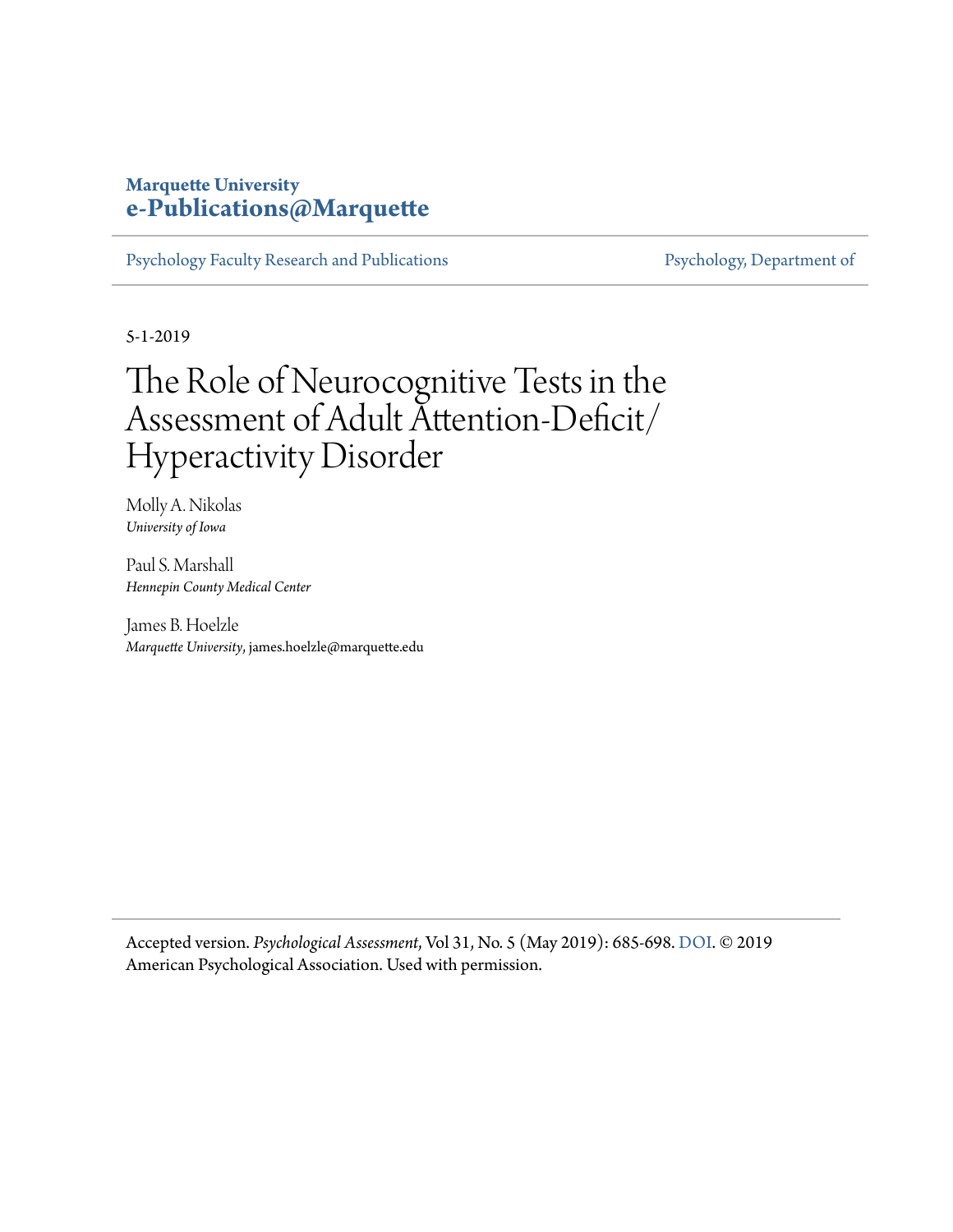**Marquette University**

# **e-Publications@Marquette**

# *Psychology Faculty Research and Publications/College of Arts and Sciences*

*This paper is NOT THE PUBLISHED VERSION;* **but the author's final, peer-reviewed manuscript.** The published version may be accessed by following the link in the citation below.

*Psychological Assessment*, Vol. 31**,** No. 5 (2019): 685-698. DOI. This article is © American Psychological Association and permission has been granted for this version to appear in [e-Publications@Marquette.](http://epublications.marquette.edu/) American Psychological Association does not grant permission for this article to be further copied/distributed or hosted elsewhere without the express permission from American Psychological Association.

# The Role of Neurocognitive Tests in the Assessment of Adult Attention-Deficit/Hyperactivity Disorder

Molly A. Nikolas Department of Psychological and Brain Sciences, University of Iowa

Paul Marshall Department of Psychiatry, Hennepin County Medical Center, Minneapolis, Minnesota

James B. Hoelzle Department of Psychology, Marquette University

# Acknowledgement

This research was supported by Shire Pharmaceutical (Grant USA-000594 to Paul Marshall and Molly A. Nikolas) and the Minnesota Medical Foundation.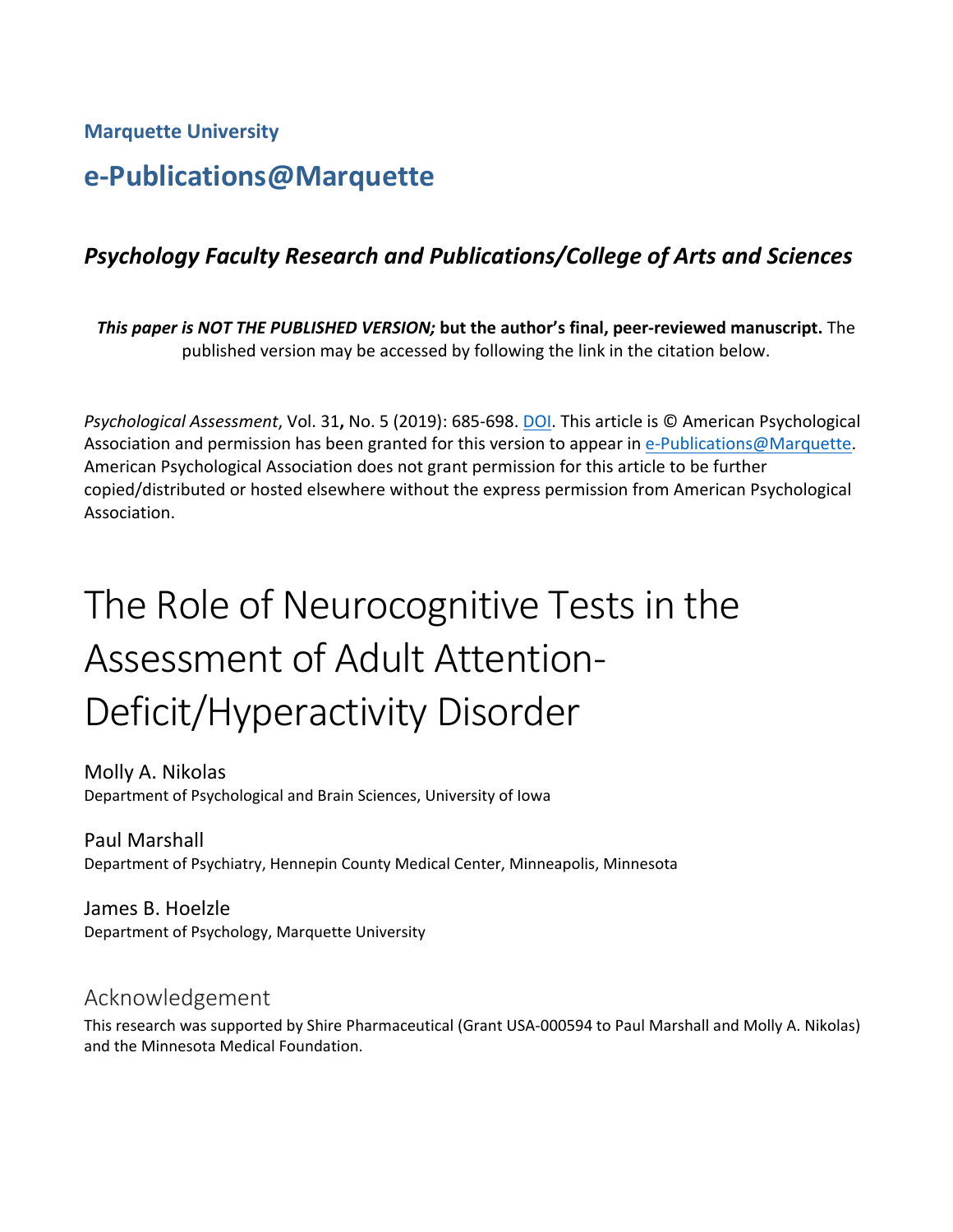# Abstract

Despite widespread recognition that attention-deficit/hyperactivity disorder (ADHD) is a lifelong neurodevelopmental disorder, optimal methods of diagnosis among adults remain elusive. Substantial overlap between ADHD symptoms and cognitive symptoms of other mental health conditions, such as depression and anxiety, and concerns about validity in symptom reporting have made the use of neuropsychological tests in ADHD diagnostic assessment appealing. However, past work exploring the potential diagnostic utility of neuropsychological tests among adults has often relied on a relatively small subset of tests, has failed to include symptom and performance validity measures, and often does not include comparison groups of participants with commonly comorbid disorders, such as depression. The current study examined the utility of an extensive neuropsychological measure battery for diagnosing ADHD among adults. Two hundred forty-six participants (109 ADHD, 52 depressed, 85 nondisordered controls) completed a multistage screening and assessment process, which included a clinical interview, self, and informant report on behavior rating scales, performance and symptom validity measures, and an extensive neuropsychological testing battery. Results indicated that measures of working memory, sustained attention, response speed, and variability best discriminated ADHD and non-ADHD participants. While single test measures provided performed poorly in identifying ADHD participants, analyses revealed that a combined approach using self and informant symptom ratings, positive family history of ADHD, and a reaction time (RT) variability measure correctly classified 87% of cases. Findings suggest that neuropsychological test measures used in conjunction with other clinical assessments may enhance prediction of adult ADHD diagnoses.

# Public Significance Statement

Public Significance Statement: This study suggests that cognitive tests may be most useful in the diagnostic assessment of ADHD among adults when used in combination with symptom report scales and family history information. These results caution against the use of cognitive tests alone in the diagnostic process and emphasize inclusion of performance validity measures and measures of depression when evaluating ADHD among adults.

# Keywords

attention-deficit/hyperactivity disorder, diagnostic assessment, neuropsychological tests

# Introduction

Once considered a disorder of childhood, it is now widely recognized that attention-deficit/hyperactivity disorder (ADHD) is a lifelong neurodevelopmental syndrome [\(Kessler et al., 2005\)](https://0-web-b-ebscohost-com.libus.csd.mu.edu/ehost/detail/detail?vid=3&sid=ba31a4a0-7759-4744-8a4b-f3a61b5b9fee%40pdc-v-sessmgr01&bdata=JnNpdGU9ZWhvc3QtbGl2ZQ%3d%3d#c42). Recent national surveys have estimated prevalence of ADHD as high as 11% among youth [\(Visser et al., 2014\)](https://0-web-b-ebscohost-com.libus.csd.mu.edu/ehost/detail/detail?vid=3&sid=ba31a4a0-7759-4744-8a4b-f3a61b5b9fee%40pdc-v-sessmgr01&bdata=JnNpdGU9ZWhvc3QtbGl2ZQ%3d%3d#c74), however, prevalence estimates are somewhat lower among adults, ranging between 2% to 6%, depending on the criteria used (Barkley, [Murphy, & Fischer, 2008;](https://0-web-b-ebscohost-com.libus.csd.mu.edu/ehost/detail/detail?vid=3&sid=ba31a4a0-7759-4744-8a4b-f3a61b5b9fee%40pdc-v-sessmgr01&bdata=JnNpdGU9ZWhvc3QtbGl2ZQ%3d%3d#c201) [Vitola et al., 2017\)](https://0-web-b-ebscohost-com.libus.csd.mu.edu/ehost/detail/detail?vid=3&sid=ba31a4a0-7759-4744-8a4b-f3a61b5b9fee%40pdc-v-sessmgr01&bdata=JnNpdGU9ZWhvc3QtbGl2ZQ%3d%3d#c75). These prevalence estimates have increased over the past decade, leading to growing concerns that ADHD may be overdiagnosed, particularly among adults (Hinshaw & Sheffler, [2014;](https://0-web-b-ebscohost-com.libus.csd.mu.edu/ehost/detail/detail?vid=3&sid=ba31a4a0-7759-4744-8a4b-f3a61b5b9fee%40pdc-v-sessmgr01&bdata=JnNpdGU9ZWhvc3QtbGl2ZQ%3d%3d#c37) [Paris, Bhat, & Thombs, 2015\)](https://0-web-b-ebscohost-com.libus.csd.mu.edu/ehost/detail/detail?vid=3&sid=ba31a4a0-7759-4744-8a4b-f3a61b5b9fee%40pdc-v-sessmgr01&bdata=JnNpdGU9ZWhvc3QtbGl2ZQ%3d%3d#c58). Supporting this concern, prescriptions for ADHD medications for patients between the ages of 20 and 39 have substantially increased in the past 10 years [\(Johansen, Matic, &](https://0-web-b-ebscohost-com.libus.csd.mu.edu/ehost/detail/detail?vid=3&sid=ba31a4a0-7759-4744-8a4b-f3a61b5b9fee%40pdc-v-sessmgr01&bdata=JnNpdGU9ZWhvc3QtbGl2ZQ%3d%3d#c40)  [McAlearney, 2015;](https://0-web-b-ebscohost-com.libus.csd.mu.edu/ehost/detail/detail?vid=3&sid=ba31a4a0-7759-4744-8a4b-f3a61b5b9fee%40pdc-v-sessmgr01&bdata=JnNpdGU9ZWhvc3QtbGl2ZQ%3d%3d#c40) [Renoux, Shin, Dell'Aniello, Fergusson, & Suissa, 2016\)](https://0-web-b-ebscohost-com.libus.csd.mu.edu/ehost/detail/detail?vid=3&sid=ba31a4a0-7759-4744-8a4b-f3a61b5b9fee%40pdc-v-sessmgr01&bdata=JnNpdGU9ZWhvc3QtbGl2ZQ%3d%3d#c64), with estimates suggesting anywhere between a 280 and 800% increase in stimulant medication prescriptions for adults since the early 2000s.

Determining the optimal diagnostic assessment procedures for ADHD among adults remains a critical component to the continued study of its phenomenology, correlates, developmental course, and treatment. However, multiple challenges remain in the assessment of adult ADHD, both for research and clinical purposes. First, many young adults, especially college students, experience occasional ADHD symptoms, particularly inattention-disorganization [\(Drake, Riccio, & Hale, 2017;](https://0-web-b-ebscohost-com.libus.csd.mu.edu/ehost/detail/detail?vid=3&sid=ba31a4a0-7759-4744-8a4b-f3a61b5b9fee%40pdc-v-sessmgr01&bdata=JnNpdGU9ZWhvc3QtbGl2ZQ%3d%3d#c26) [DuPaul, Weyandt, O'Dell, & Varejao, 2009\)](https://0-web-b-ebscohost-com.libus.csd.mu.edu/ehost/detail/detail?vid=3&sid=ba31a4a0-7759-4744-8a4b-f3a61b5b9fee%40pdc-v-sessmgr01&bdata=JnNpdGU9ZWhvc3QtbGl2ZQ%3d%3d#c27). Thus, it may be difficult for general medical professionals without specialized training in ADHD to differentiate between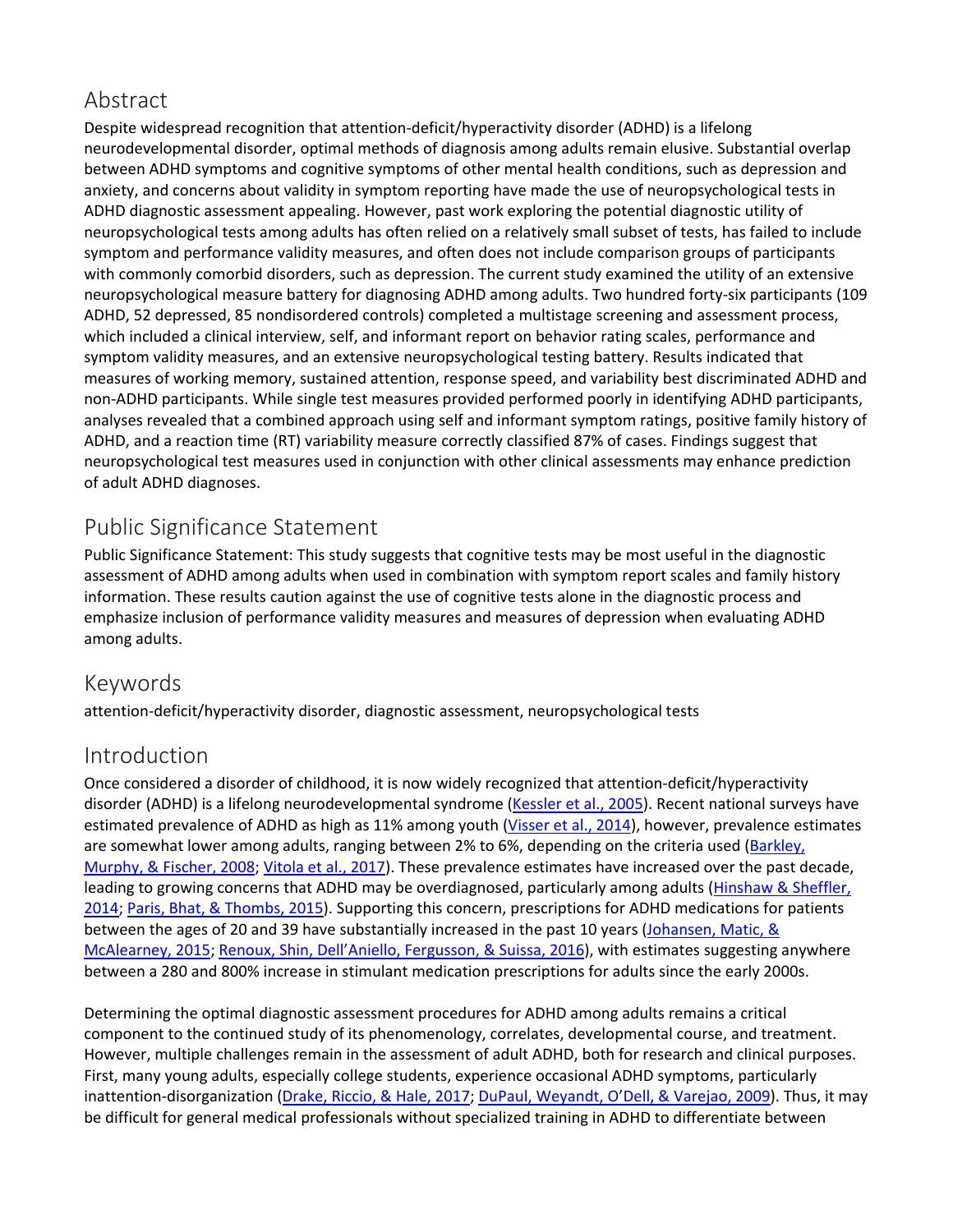those with sufficient symptoms and impairment to warrant a diagnosis from those with occasional or situational difficulties [\(Epstein et al., 2014\)](https://0-web-b-ebscohost-com.libus.csd.mu.edu/ehost/detail/detail?vid=3&sid=ba31a4a0-7759-4744-8a4b-f3a61b5b9fee%40pdc-v-sessmgr01&bdata=JnNpdGU9ZWhvc3QtbGl2ZQ%3d%3d#c29). This problem is also compounded by the fact that attention and concentration difficulties are nearly identical in description to cognitive symptoms of depression and anxiety and are often associated with similar cognitive deficits [\(Prevatt, Dehili, Taylor, & Marshall, 2015;](https://0-web-b-ebscohost-com.libus.csd.mu.edu/ehost/detail/detail?vid=3&sid=ba31a4a0-7759-4744-8a4b-f3a61b5b9fee%40pdc-v-sessmgr01&bdata=JnNpdGU9ZWhvc3QtbGl2ZQ%3d%3d#c61) Spencer, Biederman, & Mick, [2007\)](https://0-web-b-ebscohost-com.libus.csd.mu.edu/ehost/detail/detail?vid=3&sid=ba31a4a0-7759-4744-8a4b-f3a61b5b9fee%40pdc-v-sessmgr01&bdata=JnNpdGU9ZWhvc3QtbGl2ZQ%3d%3d#c71). Second, there may be secondary gains associated with endorsement of ADHD symptoms (particularly in college settings) including access to academic/work-related accommodations as well as stimulant medications [\(Advokat, Lane, & Luo, 2011;](https://0-web-b-ebscohost-com.libus.csd.mu.edu/ehost/detail/detail?vid=3&sid=ba31a4a0-7759-4744-8a4b-f3a61b5b9fee%40pdc-v-sessmgr01&bdata=JnNpdGU9ZWhvc3QtbGl2ZQ%3d%3d#c1) [Arria et al., 2008\)](https://0-web-b-ebscohost-com.libus.csd.mu.edu/ehost/detail/detail?vid=3&sid=ba31a4a0-7759-4744-8a4b-f3a61b5b9fee%40pdc-v-sessmgr01&bdata=JnNpdGU9ZWhvc3QtbGl2ZQ%3d%3d#c5). Inclusion of performance validity tests (PVTs) and symptom validity tests (SVTs) have been successful in identifying invalid symptom presentation among adults presenting for an evaluation of ADHD [\(Marshall, Hoelzle, Heyerdahl, & Nelson, 2016;](https://0-web-b-ebscohost-com.libus.csd.mu.edu/ehost/detail/detail?vid=3&sid=ba31a4a0-7759-4744-8a4b-f3a61b5b9fee%40pdc-v-sessmgr01&bdata=JnNpdGU9ZWhvc3QtbGl2ZQ%3d%3d#c48) [Musso & Gouvier, 2014\)](https://0-web-b-ebscohost-com.libus.csd.mu.edu/ehost/detail/detail?vid=3&sid=ba31a4a0-7759-4744-8a4b-f3a61b5b9fee%40pdc-v-sessmgr01&bdata=JnNpdGU9ZWhvc3QtbGl2ZQ%3d%3d#c55). However, it remains unclear how often issues of invalid symptom presentation are considered when evaluating the disorder in adults. Recent expert recommendations regarding the optimal means of assessing adult ADHD have pointed out the importance of including such validity measures [\(Ramsey, 2015\)](https://0-web-b-ebscohost-com.libus.csd.mu.edu/ehost/detail/detail?vid=3&sid=ba31a4a0-7759-4744-8a4b-f3a61b5b9fee%40pdc-v-sessmgr01&bdata=JnNpdGU9ZWhvc3QtbGl2ZQ%3d%3d#c62).

Third, only the most recent revision to the *Diagnostic and Statistical Manual of Mental Disorders* (5th ed.; *DSM-5*; [American Psychiatric Association, 2013\)](https://0-web-b-ebscohost-com.libus.csd.mu.edu/ehost/detail/detail?vid=3&sid=ba31a4a0-7759-4744-8a4b-f3a61b5b9fee%40pdc-v-sessmgr01&bdata=JnNpdGU9ZWhvc3QtbGl2ZQ%3d%3d#c4) has specified adult-specific symptom wording and thresholds within the ADHD diagnostic criteria. Thus, application of adult-specific criteria may be unfamiliar to those making the diagnosis. The need for adult-specific symptom criteria and diagnostic thresholds caused significant debate during the *DSM* revision process [\(Bell, 2011\)](https://0-web-b-ebscohost-com.libus.csd.mu.edu/ehost/detail/detail?vid=3&sid=ba31a4a0-7759-4744-8a4b-f3a61b5b9fee%40pdc-v-sessmgr01&bdata=JnNpdGU9ZWhvc3QtbGl2ZQ%3d%3d#c15) and continues to be contested in the literature [\(Matte et al., 2015;](https://0-web-b-ebscohost-com.libus.csd.mu.edu/ehost/detail/detail?vid=3&sid=ba31a4a0-7759-4744-8a4b-f3a61b5b9fee%40pdc-v-sessmgr01&bdata=JnNpdGU9ZWhvc3QtbGl2ZQ%3d%3d#c50) [Sibley, Coxe, & Molina, 2017;](https://0-web-b-ebscohost-com.libus.csd.mu.edu/ehost/detail/detail?vid=3&sid=ba31a4a0-7759-4744-8a4b-f3a61b5b9fee%40pdc-v-sessmgr01&bdata=JnNpdGU9ZWhvc3QtbGl2ZQ%3d%3d#c69) [Vitola et al., 2017\)](https://0-web-b-ebscohost-com.libus.csd.mu.edu/ehost/detail/detail?vid=3&sid=ba31a4a0-7759-4744-8a4b-f3a61b5b9fee%40pdc-v-sessmgr01&bdata=JnNpdGU9ZWhvc3QtbGl2ZQ%3d%3d#c75). The current criteria rely on reports of current symptoms as well as retrospective reports of childhood behavior prior to Age 12. The accuracy of retrospective self-reports of childhood behavior remains somewhat questionable [\(Mannuzza, Klein, Klein, Bessler, & Shrout, 2002\)](https://0-web-b-ebscohost-com.libus.csd.mu.edu/ehost/detail/detail?vid=3&sid=ba31a4a0-7759-4744-8a4b-f3a61b5b9fee%40pdc-v-sessmgr01&bdata=JnNpdGU9ZWhvc3QtbGl2ZQ%3d%3d#c47). However, prior work has demonstrated that specifying presence of symptoms before Age 12 (compared with Age 7 in *DSM–IV*) likely improved reliability of retrospective reports of symptoms while not substantially increasing the prevalence of adult ADHD [\(Kieling et](https://0-web-b-ebscohost-com.libus.csd.mu.edu/ehost/detail/detail?vid=3&sid=ba31a4a0-7759-4744-8a4b-f3a61b5b9fee%40pdc-v-sessmgr01&bdata=JnNpdGU9ZWhvc3QtbGl2ZQ%3d%3d#c44) al., 2010). Notably, the accuracy of diagnostic assessment of ADHD may be improved by including reports of symptoms from informants, such as parents (Dvorsky, Langberg, Molitor, & [Bourchtein, 2016;](https://0-web-b-ebscohost-com.libus.csd.mu.edu/ehost/detail/detail?vid=3&sid=ba31a4a0-7759-4744-8a4b-f3a61b5b9fee%40pdc-v-sessmgr01&bdata=JnNpdGU9ZWhvc3QtbGl2ZQ%3d%3d#c28) [Sibley et al., 2017\)](https://0-web-b-ebscohost-com.libus.csd.mu.edu/ehost/detail/detail?vid=3&sid=ba31a4a0-7759-4744-8a4b-f3a61b5b9fee%40pdc-v-sessmgr01&bdata=JnNpdGU9ZWhvc3QtbGl2ZQ%3d%3d#c69) as well as considering family history of ADHD [\(Kooij et al., 2010\)](https://0-web-b-ebscohost-com.libus.csd.mu.edu/ehost/detail/detail?vid=3&sid=ba31a4a0-7759-4744-8a4b-f3a61b5b9fee%40pdc-v-sessmgr01&bdata=JnNpdGU9ZWhvc3QtbGl2ZQ%3d%3d#c45), given work indicating significant heritability of ADHD [\(Nikolas & Burt, 2010\)](https://0-web-b-ebscohost-com.libus.csd.mu.edu/ehost/detail/detail?vid=3&sid=ba31a4a0-7759-4744-8a4b-f3a61b5b9fee%40pdc-v-sessmgr01&bdata=JnNpdGU9ZWhvc3QtbGl2ZQ%3d%3d#c57). However, few studies have explicitly examined the extent to which inclusion of such information enhances diagnostic prediction.

In general, an unstructured clinical interview combined with self-reports on behavioral rating scales of ADHD symptoms remain the most common tools used in diagnosing ADHD among adults [\(Dvorsky et al., 2016;](https://0-web-b-ebscohost-com.libus.csd.mu.edu/ehost/detail/detail?vid=3&sid=ba31a4a0-7759-4744-8a4b-f3a61b5b9fee%40pdc-v-sessmgr01&bdata=JnNpdGU9ZWhvc3QtbGl2ZQ%3d%3d#c28) [Nelson,](https://0-web-b-ebscohost-com.libus.csd.mu.edu/ehost/detail/detail?vid=3&sid=ba31a4a0-7759-4744-8a4b-f3a61b5b9fee%40pdc-v-sessmgr01&bdata=JnNpdGU9ZWhvc3QtbGl2ZQ%3d%3d#c56)  [Whipple, Lindstrom, & Foels, 2014\)](https://0-web-b-ebscohost-com.libus.csd.mu.edu/ehost/detail/detail?vid=3&sid=ba31a4a0-7759-4744-8a4b-f3a61b5b9fee%40pdc-v-sessmgr01&bdata=JnNpdGU9ZWhvc3QtbGl2ZQ%3d%3d#c56). Using neuropsychological testing has been proposed as one strategy to improve the accuracy of diagnostic assessment, given the range of cognitive deficits associated with ADHD in adulthood [\(Mostert et al., 2015;](https://0-web-b-ebscohost-com.libus.csd.mu.edu/ehost/detail/detail?vid=3&sid=ba31a4a0-7759-4744-8a4b-f3a61b5b9fee%40pdc-v-sessmgr01&bdata=JnNpdGU9ZWhvc3QtbGl2ZQ%3d%3d#c54) [Weyandt, Oster, Gudmundsdottir, DuPaul, & Anastopoulos, 2017\)](https://0-web-b-ebscohost-com.libus.csd.mu.edu/ehost/detail/detail?vid=3&sid=ba31a4a0-7759-4744-8a4b-f3a61b5b9fee%40pdc-v-sessmgr01&bdata=JnNpdGU9ZWhvc3QtbGl2ZQ%3d%3d#c80) as well as the continuation of neurocognitive problems into adulthood among those with ADHD [\(van Lieshout, Luman,](https://0-web-b-ebscohost-com.libus.csd.mu.edu/ehost/detail/detail?vid=3&sid=ba31a4a0-7759-4744-8a4b-f3a61b5b9fee%40pdc-v-sessmgr01&bdata=JnNpdGU9ZWhvc3QtbGl2ZQ%3d%3d#c73)  [Buitelaar, Rommelse, & Oosterlaan, 2013\)](https://0-web-b-ebscohost-com.libus.csd.mu.edu/ehost/detail/detail?vid=3&sid=ba31a4a0-7759-4744-8a4b-f3a61b5b9fee%40pdc-v-sessmgr01&bdata=JnNpdGU9ZWhvc3QtbGl2ZQ%3d%3d#c73). Some past work has shown that inclusion of tests of executive functioning, particularly working memory and inhibition, as well as tests of sustained attention have improved diagnostic accuracy of ADHD assessment [\(Grodzinsky & Barkley, 1999;](https://0-web-b-ebscohost-com.libus.csd.mu.edu/ehost/detail/detail?vid=3&sid=ba31a4a0-7759-4744-8a4b-f3a61b5b9fee%40pdc-v-sessmgr01&bdata=JnNpdGU9ZWhvc3QtbGl2ZQ%3d%3d#c34) [Lovejoy et al., 1999\)](https://0-web-b-ebscohost-com.libus.csd.mu.edu/ehost/detail/detail?vid=3&sid=ba31a4a0-7759-4744-8a4b-f3a61b5b9fee%40pdc-v-sessmgr01&bdata=JnNpdGU9ZWhvc3QtbGl2ZQ%3d%3d#c46). More recently, machine learning paradigms have also been able to utilize neuropsychological data to accurately predict ADHD diagnoses among children [\(Bledsoe et al., 2016\)](https://0-web-b-ebscohost-com.libus.csd.mu.edu/ehost/detail/detail?vid=3&sid=ba31a4a0-7759-4744-8a4b-f3a61b5b9fee%40pdc-v-sessmgr01&bdata=JnNpdGU9ZWhvc3QtbGl2ZQ%3d%3d#c16). However, other studies have also shown limited utility of these neuropsychological tests in improving diagnostic accuracy [\(Barkley et al., 2008;](https://0-web-b-ebscohost-com.libus.csd.mu.edu/ehost/detail/detail?vid=3&sid=ba31a4a0-7759-4744-8a4b-f3a61b5b9fee%40pdc-v-sessmgr01&bdata=JnNpdGU9ZWhvc3QtbGl2ZQ%3d%3d#c201) [Rapport, Van Voorhis, Tzelepis,](https://0-web-b-ebscohost-com.libus.csd.mu.edu/ehost/detail/detail?vid=3&sid=ba31a4a0-7759-4744-8a4b-f3a61b5b9fee%40pdc-v-sessmgr01&bdata=JnNpdGU9ZWhvc3QtbGl2ZQ%3d%3d#c63)  [& Friedman, 2001\)](https://0-web-b-ebscohost-com.libus.csd.mu.edu/ehost/detail/detail?vid=3&sid=ba31a4a0-7759-4744-8a4b-f3a61b5b9fee%40pdc-v-sessmgr01&bdata=JnNpdGU9ZWhvc3QtbGl2ZQ%3d%3d#c63). Notably, single neuropsychological tests have been found to poorly discriminate between youth with and without ADHD [\(Doyle, Biederman, Seidman, Weber, & Faraone, 2000\)](https://0-web-b-ebscohost-com.libus.csd.mu.edu/ehost/detail/detail?vid=3&sid=ba31a4a0-7759-4744-8a4b-f3a61b5b9fee%40pdc-v-sessmgr01&bdata=JnNpdGU9ZWhvc3QtbGl2ZQ%3d%3d#c25) and normal performance on any given test has been shown to poorly predict the absence of ADHD (Perugini, Harvey, Lovejoy, Sandstrom, [& Webb, 2000\)](https://0-web-b-ebscohost-com.libus.csd.mu.edu/ehost/detail/detail?vid=3&sid=ba31a4a0-7759-4744-8a4b-f3a61b5b9fee%40pdc-v-sessmgr01&bdata=JnNpdGU9ZWhvc3QtbGl2ZQ%3d%3d#c60). This is likely due to the substantial heterogeneity in neuropsychological performance among those with and without ADHD [\(Fair, Bathula, Nikolas, & Nigg, 2012\)](https://0-web-b-ebscohost-com.libus.csd.mu.edu/ehost/detail/detail?vid=3&sid=ba31a4a0-7759-4744-8a4b-f3a61b5b9fee%40pdc-v-sessmgr01&bdata=JnNpdGU9ZWhvc3QtbGl2ZQ%3d%3d#c30).

While there is some indication that combined approaches (i.e., interview, behavior rating scale, and neuropsychological testing) may provide improved diagnostic accuracy [\(Perugini et al., 2000\)](https://0-web-b-ebscohost-com.libus.csd.mu.edu/ehost/detail/detail?vid=3&sid=ba31a4a0-7759-4744-8a4b-f3a61b5b9fee%40pdc-v-sessmgr01&bdata=JnNpdGU9ZWhvc3QtbGl2ZQ%3d%3d#c60), past work exploring these questions has been limited in several ways. First, many studies have focused on a few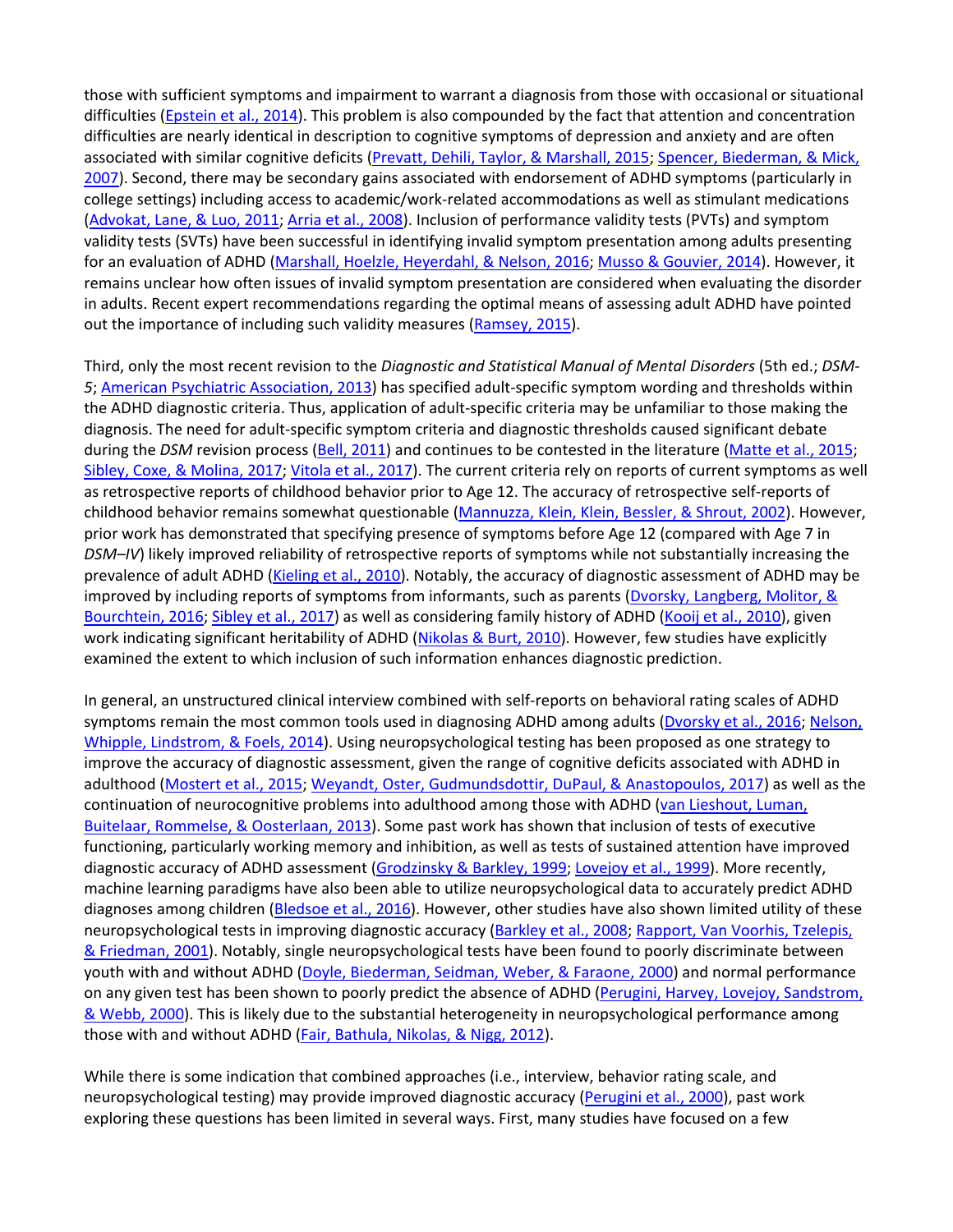neuropsychological domains and have not incorporated other tests commonly used in clinical neuropsychological practice, which may potentially be more sensitive in identifying ADHD-related cognitive deficits. Second, nearly all this work has failed to incorporate PVTs to ensure valid effort. Third, only one study of the diagnostic accuracy of a combined approach (including PVTs) has been done with adults, a group for which diagnosis remains particularly challenging. Many of these studies have failed to consider how measures might distinguish ADHD from those with other disorders, such as depression, that present with similar concentration and attention problems. Distinguishing between adult ADHD and depression is of particular importance, given the high rates of comorbidity between ADHD and depression in adults [\(Kessler et al., 2006\)](https://0-web-b-ebscohost-com.libus.csd.mu.edu/ehost/detail/detail?vid=3&sid=ba31a4a0-7759-4744-8a4b-f3a61b5b9fee%40pdc-v-sessmgr01&bdata=JnNpdGU9ZWhvc3QtbGl2ZQ%3d%3d#c41) as well the common patterns of cognitive deficits associated with each condition [\(Prevatt et al., 2015;](https://0-web-b-ebscohost-com.libus.csd.mu.edu/ehost/detail/detail?vid=3&sid=ba31a4a0-7759-4744-8a4b-f3a61b5b9fee%40pdc-v-sessmgr01&bdata=JnNpdGU9ZWhvc3QtbGl2ZQ%3d%3d#c61) [Spencer et al., 2007\)](https://0-web-b-ebscohost-com.libus.csd.mu.edu/ehost/detail/detail?vid=3&sid=ba31a4a0-7759-4744-8a4b-f3a61b5b9fee%40pdc-v-sessmgr01&bdata=JnNpdGU9ZWhvc3QtbGl2ZQ%3d%3d#c71). Few prior studies have evaluated the degree to which each source of information (i.e., rating scales, test scores) improves diagnostic accuracy as well as how various cut scores available across many commonly used measures may impact their diagnostic utility.

Therefore, the purpose of the current study was to examine performance across a large and diverse neuropsychological measure battery among adults with ADHD, adults with unipolar depression, and controls with the goal of determining if inclusion of such measures improved diagnostic accuracy of ADHD. Here, we also examined behavior rating scales from participants and informants that assessed current and childhood symptoms as well as current ADHD-related functional impairments, along with neuropsychological test performance to determine which combination of these measures resulted in the highest diagnostic accuracy of ADHD among adults. Based on prior work, we predicted that inclusion of tests of neuropsychological functioning, particularly sustained attention, would improve diagnostic accuracy for adult ADHD.

# Method

#### Participants

Participants were 256 adults Ages 18–40 years (*M*age = 23.9 years, *SD* = 5.1 years, 60.6% female, 83.7% Caucasian). Adult volunteers were recruited via advertisements, e-mail listservs, and outreach to local neuropsychological clinics to obtain as representative a sample as possible while avoiding the inherent biases associated with relying on a purely clinic-referred sample. Study participants were recruited across two sites into one of three potential groups: adults with a diagnosis of ADHD, adults with a diagnosis of unipolar mood disorder (depressed), and adults with neither diagnosis (controls, see the Testing Procedures section). Enrollment in the study also required all participants to give contact information for an informant, who could provide reports regarding their current and childhood ADHD symptoms. Demographic characteristics (i.e., age, sex, ethnicity, household income) did not vary by recruitment location (all *p*s >.22).

A multistage process was used to identify cases and noncases among those who volunteered (see [Figure 1\)](https://0-web-b-ebscohost-com.libus.csd.mu.edu/ehost/detail/detail?vid=3&sid=ba31a4a0-7759-4744-8a4b-f3a61b5b9fee%40pdc-v-sessmgr01&bdata=JnNpdGU9ZWhvc3QtbGl2ZQ%3d%3d#fig1). Interested participants first completed an eligibility screening process conducted by bachelor's and master's level research project staff at Stage 1 to evaluate inclusion and exclusion criteria. Participants were excluded if they (a) were not fluent in English; (b) had any physical illness or neurological conditions, including a history of head injuries, which might compromise central nervous system and cognitive functioning; (c) had a history of major psychiatric disorder other than depression or anxiety disorders; (d) had ever been diagnosed with a learning disability, (5) had a history of preterm birth (birth prior to 33 weeks gestation); or (e) had significant alcohol, illicit drug, or prescription drug abuse (based on the frequency, number of years of use, and total amount used per week), that were considered capable of causing impaired cognitive testing performance. While prior work has been somewhat inconsistent in including/excluding individuals with comorbid neurodevelopmental problems, including learning disorders, we elected to take a conservative approach and exclude those with other neurodevelopmental conditions to ensure that any cognitive deficits we observed were due to ADHD and not a combination of different problems. Additionally, participants were excluded if they were taking long-acting stimulant medications (*n* = 77) or were not willing to complete a wash out of stimulant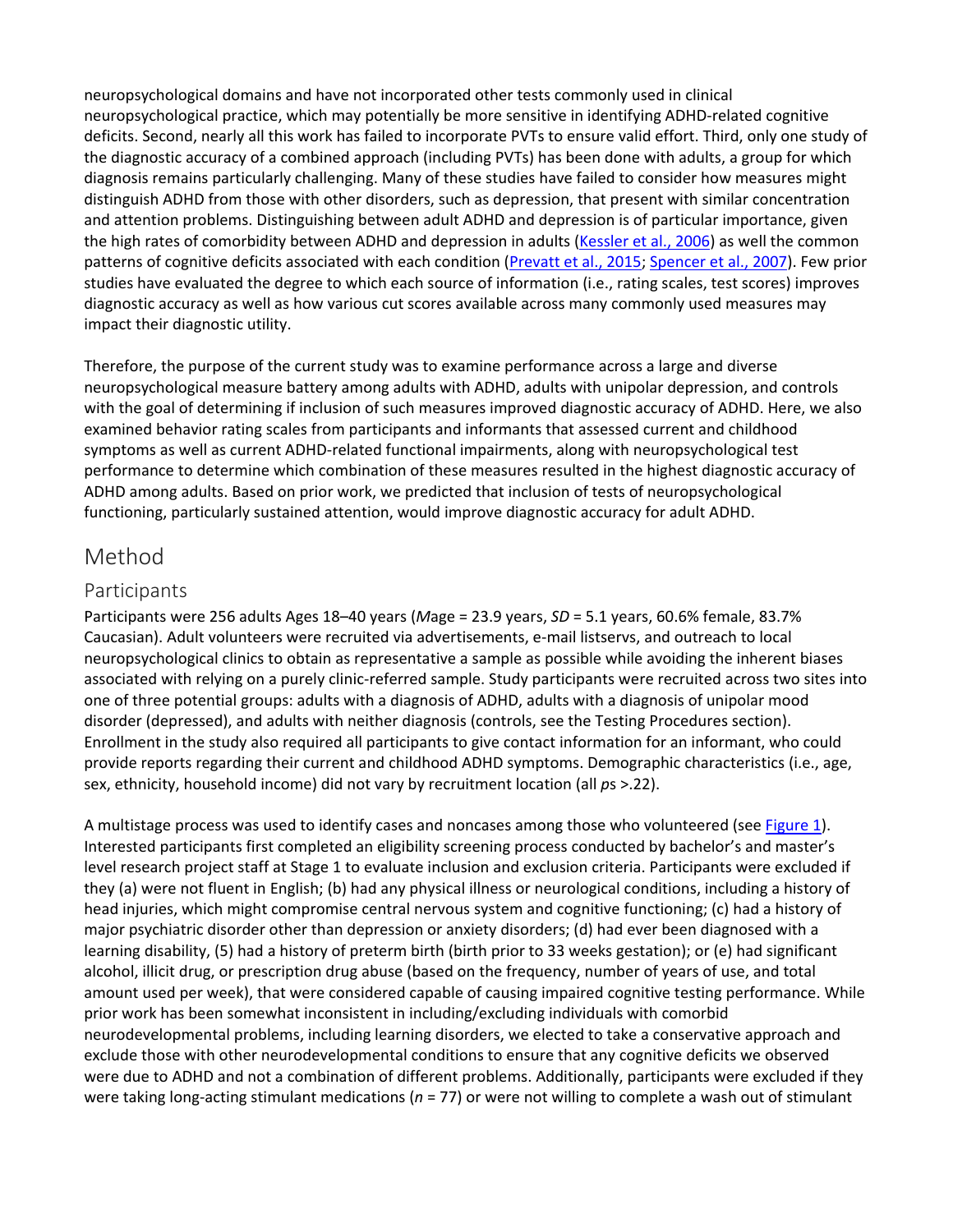medication prior to testing (*n* = 12). A total of 882 participants completed the initial screening process, of which 282 were excluded.



**Figure 1.** Multistage recruitment procedure.

Following the initial screening process, the remaining 600 eligible participants completed the Stage 2 screening to determine diagnostic grouping. To be considered for the ADHD group, participants had to endorse having a prior diagnosis based upon a comprehensive clinical interview and standardized assessment of psychiatric status (i.e., behavioral rating scales) as well as onset of symptoms and impairment prior to Age 16. Any prior diagnosis had to have been made during the preceding 4 years. Participants had to meet full *DSM–5* diagnostic criteria to be retained in the ADHD group. To determine final inclusion in the ADHD group, potential ADHD participants completed a semistructured interview of adult ADHD symptoms based o[n Kessler et al. \(2010\)](https://0-web-b-ebscohost-com.libus.csd.mu.edu/ehost/detail/detail?vid=3&sid=ba31a4a0-7759-4744-8a4b-f3a61b5b9fee%40pdc-v-sessmgr01&bdata=JnNpdGU9ZWhvc3QtbGl2ZQ%3d%3d#c43) to ensure that current and childhood symptoms were above *DSM–IV*/*DSM–5* diagnostic thresholds. These thresholds include 6+ symptoms present during childhood prior to Age 12 and 5+ symptoms present within the past 6 months. A total of 307 potential ADHD participants completed the Stage 2 screening, and 109 were deemed eligible and enrolled in the study.

To be included in the depressed group, participants had to endorse receiving a diagnosis of a unipolar mood disorder from a mental health professional based upon a comprehensive clinical interview and standardized assessment of psychiatric status. Additionally, participants had to endorse having at least one mood episode during the past year that required either medication or behavioral treatment. We set these criteria in order to try to closely compare cognitive performance of individuals with ADHD and those with recent, active symptoms of depression. A total of 182 potential depressed group participants completed the Stage 2 screening, and 52 were deemed eligible and enrolled in the study.

Lastly, (out of the 111 screened) 85 community volunteers presenting with no history of either ADHD or unipolar mood disorder were enrolled in the study as controls. While a formal matching process was not implemented, control participants were enrolled to approximately correspond to the clinical groups based on age and sex. Screening procedures resulted in a total sample of 246 participants (109 ADHD, 52 depressed, and 85 controls). All participants completed a standardized neuropsychological testing battery and questionnaire measures, as follows. Additionally, all participants were compensated for their time and parking expenses were paid. All procedures were approved by the local institutional boards.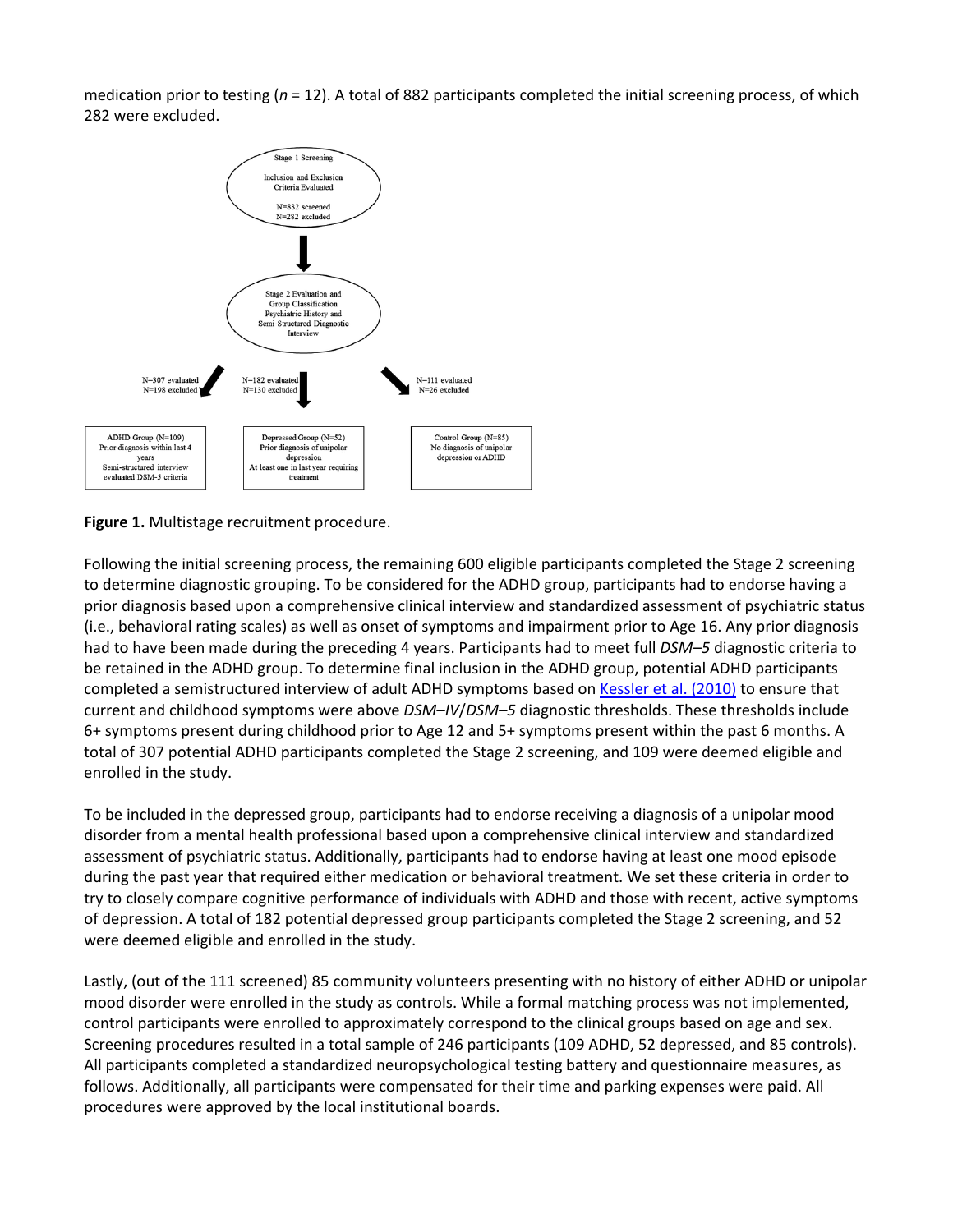#### Testing Procedures

Each participant completed a comprehensive neuropsychological evaluation, consistent with recommendations for a multimethod assessment of adult ADHD [\(Frazier, Demaree, & Youngstrom, 2004;](https://0-web-b-ebscohost-com.libus.csd.mu.edu/ehost/detail/detail?vid=3&sid=ba31a4a0-7759-4744-8a4b-f3a61b5b9fee%40pdc-v-sessmgr01&bdata=JnNpdGU9ZWhvc3QtbGl2ZQ%3d%3d#c31) [Weyandt et al., 2013\)](https://0-web-b-ebscohost-com.libus.csd.mu.edu/ehost/detail/detail?vid=3&sid=ba31a4a0-7759-4744-8a4b-f3a61b5b9fee%40pdc-v-sessmgr01&bdata=JnNpdGU9ZWhvc3QtbGl2ZQ%3d%3d#c209). The testing procedures included multiple cognitive tests, behavioral observations, self and informant ADHD behavior rating scales, ratings of depression and anxiety symptoms, PVTs, and an SVT. All participants taking stimulant medication completed a 24- or 48-hr wash-out procedure, depending on whether the medicine was short or long acting (*M* wash-out time = 37.4 hr, *SD* = 14.6). The cognitive tests were administered according to standardized instructions by trained and supervised clinical psychology doctoral students and advanced undergraduate students. The tests were administered in the same order for all participants [\(Marshall et al.,](https://0-web-b-ebscohost-com.libus.csd.mu.edu/ehost/detail/detail?vid=3&sid=ba31a4a0-7759-4744-8a4b-f3a61b5b9fee%40pdc-v-sessmgr01&bdata=JnNpdGU9ZWhvc3QtbGl2ZQ%3d%3d#c48)  [2016\)](https://0-web-b-ebscohost-com.libus.csd.mu.edu/ehost/detail/detail?vid=3&sid=ba31a4a0-7759-4744-8a4b-f3a61b5b9fee%40pdc-v-sessmgr01&bdata=JnNpdGU9ZWhvc3QtbGl2ZQ%3d%3d#c48). Tests were selected based on review of three meta-analyses of neuropsychological performance among adults with ADHD [\(Alderson, Kasper, Hudec, & Patros, 2013;](https://0-web-b-ebscohost-com.libus.csd.mu.edu/ehost/detail/detail?vid=3&sid=ba31a4a0-7759-4744-8a4b-f3a61b5b9fee%40pdc-v-sessmgr01&bdata=JnNpdGU9ZWhvc3QtbGl2ZQ%3d%3d#c3) [Boonstra, Oosterlaan, Sergeant, & Buitelaar, 2005;](https://0-web-b-ebscohost-com.libus.csd.mu.edu/ehost/detail/detail?vid=3&sid=ba31a4a0-7759-4744-8a4b-f3a61b5b9fee%40pdc-v-sessmgr01&bdata=JnNpdGU9ZWhvc3QtbGl2ZQ%3d%3d#c203) [Hervey, Epstein, & Curry, 2004\)](https://0-web-b-ebscohost-com.libus.csd.mu.edu/ehost/detail/detail?vid=3&sid=ba31a4a0-7759-4744-8a4b-f3a61b5b9fee%40pdc-v-sessmgr01&bdata=JnNpdGU9ZWhvc3QtbGl2ZQ%3d%3d#c205) and were included to cover several broad domains, including executive functioning (e.g., working memory, inhibition, set-shifting, interference control, planning), memory, processing speed, and sustained attention/vigilance. Included tests had a conceptual and empirical association with ADHD and the battery was selected to adequately cover verbal, visual, and motor processing domains.

Participants completed the Vocabulary, Block Design, Digit Span, and Symbol Search subtests of the Wechsler Adult Intelligence Scale (4th ed.[; Wechsler, 2008a\)](https://0-web-b-ebscohost-com.libus.csd.mu.edu/ehost/detail/detail?vid=3&sid=ba31a4a0-7759-4744-8a4b-f3a61b5b9fee%40pdc-v-sessmgr01&bdata=JnNpdGU9ZWhvc3QtbGl2ZQ%3d%3d#c77); the California Verbal Learning Test-II (CLVT-II; Delis, Kramer, [Kaplan, & Ober, 2000\)](https://0-web-b-ebscohost-com.libus.csd.mu.edu/ehost/detail/detail?vid=3&sid=ba31a4a0-7759-4744-8a4b-f3a61b5b9fee%40pdc-v-sessmgr01&bdata=JnNpdGU9ZWhvc3QtbGl2ZQ%3d%3d#c23); the Verbal Fluency, Design Fluency, Color-Word Interference Test (CWIT), and Tower test from the Delis-Kaplan Executive Function System (DKEFS[; Delis, Kaplan, & Kramer, 2001\)](https://0-web-b-ebscohost-com.libus.csd.mu.edu/ehost/detail/detail?vid=3&sid=ba31a4a0-7759-4744-8a4b-f3a61b5b9fee%40pdc-v-sessmgr01&bdata=JnNpdGU9ZWhvc3QtbGl2ZQ%3d%3d#c22); the Neuropsychological Assessment Battery (NAB) Numbers and Letters Test [\(White & Stern, 2003\)](https://0-web-b-ebscohost-com.libus.csd.mu.edu/ehost/detail/detail?vid=3&sid=ba31a4a0-7759-4744-8a4b-f3a61b5b9fee%40pdc-v-sessmgr01&bdata=JnNpdGU9ZWhvc3QtbGl2ZQ%3d%3d#c81); the Word Memory Test (WMT; [Green, 2003\)](https://0-web-b-ebscohost-com.libus.csd.mu.edu/ehost/detail/detail?vid=3&sid=ba31a4a0-7759-4744-8a4b-f3a61b5b9fee%40pdc-v-sessmgr01&bdata=JnNpdGU9ZWhvc3QtbGl2ZQ%3d%3d#c32); the Paced Auditory Serial Addition Test (PASAT-100; [Diehr et al., 2003\)](https://0-web-b-ebscohost-com.libus.csd.mu.edu/ehost/detail/detail?vid=3&sid=ba31a4a0-7759-4744-8a4b-f3a61b5b9fee%40pdc-v-sessmgr01&bdata=JnNpdGU9ZWhvc3QtbGl2ZQ%3d%3d#c24); the Salthouse Listening Span Test [\(Salthouse, 1994\)](https://0-web-b-ebscohost-com.libus.csd.mu.edu/ehost/detail/detail?vid=3&sid=ba31a4a0-7759-4744-8a4b-f3a61b5b9fee%40pdc-v-sessmgr01&bdata=JnNpdGU9ZWhvc3QtbGl2ZQ%3d%3d#c67); the Test of Variables of Attention (TOVA; [Greenberg, Kindschi,](https://0-web-b-ebscohost-com.libus.csd.mu.edu/ehost/detail/detail?vid=3&sid=ba31a4a0-7759-4744-8a4b-f3a61b5b9fee%40pdc-v-sessmgr01&bdata=JnNpdGU9ZWhvc3QtbGl2ZQ%3d%3d#c33)  [Dupuy, & Corman, 1996\)](https://0-web-b-ebscohost-com.libus.csd.mu.edu/ehost/detail/detail?vid=3&sid=ba31a4a0-7759-4744-8a4b-f3a61b5b9fee%40pdc-v-sessmgr01&bdata=JnNpdGU9ZWhvc3QtbGl2ZQ%3d%3d#c33); the Dot Counting Test [\(Boone, Lu, & Herzberg, 2002b\)](https://0-web-b-ebscohost-com.libus.csd.mu.edu/ehost/detail/detail?vid=3&sid=ba31a4a0-7759-4744-8a4b-f3a61b5b9fee%40pdc-v-sessmgr01&bdata=JnNpdGU9ZWhvc3QtbGl2ZQ%3d%3d#c18); the Sentence Repetition Test [\(Strauss, Sherman, & Spreen, 2006\)](https://0-web-b-ebscohost-com.libus.csd.mu.edu/ehost/detail/detail?vid=3&sid=ba31a4a0-7759-4744-8a4b-f3a61b5b9fee%40pdc-v-sessmgr01&bdata=JnNpdGU9ZWhvc3QtbGl2ZQ%3d%3d#c72); the Spatial Addition subtest of the Wechsler Memory Scales (4th ed.; [Wechsler, 2008b\)](https://0-web-b-ebscohost-com.libus.csd.mu.edu/ehost/detail/detail?vid=3&sid=ba31a4a0-7759-4744-8a4b-f3a61b5b9fee%40pdc-v-sessmgr01&bdata=JnNpdGU9ZWhvc3QtbGl2ZQ%3d%3d#c78), and the b-Test [\(Boone, Lu, & Herzberg, 2002a\)](https://0-web-b-ebscohost-com.libus.csd.mu.edu/ehost/detail/detail?vid=3&sid=ba31a4a0-7759-4744-8a4b-f3a61b5b9fee%40pdc-v-sessmgr01&bdata=JnNpdGU9ZWhvc3QtbGl2ZQ%3d%3d#c202). PVT measures were interspersed throughout the testing battery, given that effort can fluctuate significantly throughout a testing session [\(Boone, 2009\)](https://0-web-b-ebscohost-com.libus.csd.mu.edu/ehost/detail/detail?vid=3&sid=ba31a4a0-7759-4744-8a4b-f3a61b5b9fee%40pdc-v-sessmgr01&bdata=JnNpdGU9ZWhvc3QtbGl2ZQ%3d%3d#c17). The following PVT cutoff scores were used to identify suspect effort per [Marshall et al. \(2016\):](https://0-web-b-ebscohost-com.libus.csd.mu.edu/ehost/detail/detail?vid=3&sid=ba31a4a0-7759-4744-8a4b-f3a61b5b9fee%40pdc-v-sessmgr01&bdata=JnNpdGU9ZWhvc3QtbGl2ZQ%3d%3d#c48) a score of 6 or less on the Reliable Digit Span score [\(Babikian, Boone, Lu, & Arnold, 2006\)](https://0-web-b-ebscohost-com.libus.csd.mu.edu/ehost/detail/detail?vid=3&sid=ba31a4a0-7759-4744-8a4b-f3a61b5b9fee%40pdc-v-sessmgr01&bdata=JnNpdGU9ZWhvc3QtbGl2ZQ%3d%3d#c7), two or more errors on the Forced Choice Recognition Test of the CVLT-II [\(Root, Robbins, Chang, & Van Gorp, 2006\)](https://0-web-b-ebscohost-com.libus.csd.mu.edu/ehost/detail/detail?vid=3&sid=ba31a4a0-7759-4744-8a4b-f3a61b5b9fee%40pdc-v-sessmgr01&bdata=JnNpdGU9ZWhvc3QtbGl2ZQ%3d%3d#c65), a Sentence Repetition score of 10 or less [\(Schroeder & Marshall, 2010\)](https://0-web-b-ebscohost-com.libus.csd.mu.edu/ehost/detail/detail?vid=3&sid=ba31a4a0-7759-4744-8a4b-f3a61b5b9fee%40pdc-v-sessmgr01&bdata=JnNpdGU9ZWhvc3QtbGl2ZQ%3d%3d#c68), and less than 82.5% correct for the immediate recognition, delay recognition, or recall consistency scores on the WMT [\(Green, 2003\)](https://0-web-b-ebscohost-com.libus.csd.mu.edu/ehost/detail/detail?vid=3&sid=ba31a4a0-7759-4744-8a4b-f3a61b5b9fee%40pdc-v-sessmgr01&bdata=JnNpdGU9ZWhvc3QtbGl2ZQ%3d%3d#c32). Further, an e-score of 14 or greater on the Dot Counting Test, e score of 70 or more on the b-Test, and response variability values of greater than 180 ms, 26 or more omission errors, and 31 or more commission errors on the TOVA were used to identify suspect effort.

Following the completion of the testing battery, participants completed several normed behavior rating scales to assess ADHD, depression, and anxiety symptomatology. Both participants and their informants completed the current and childhood symptom versions of the Barkley Adult ADHD Rating Scale (BAARS-IV, [Barkley, 2011a\)](https://0-web-b-ebscohost-com.libus.csd.mu.edu/ehost/detail/detail?vid=3&sid=ba31a4a0-7759-4744-8a4b-f3a61b5b9fee%40pdc-v-sessmgr01&bdata=JnNpdGU9ZWhvc3QtbGl2ZQ%3d%3d#c8), the Barkley Deficits in Executive Function Scale—Short Form (BDEFS-SF; [Barkley, 2011b\)](https://0-web-b-ebscohost-com.libus.csd.mu.edu/ehost/detail/detail?vid=3&sid=ba31a4a0-7759-4744-8a4b-f3a61b5b9fee%40pdc-v-sessmgr01&bdata=JnNpdGU9ZWhvc3QtbGl2ZQ%3d%3d#c9), and the Barkley Functional Impairment Scale (BFIS, [Barkley, 2011c\)](https://0-web-b-ebscohost-com.libus.csd.mu.edu/ehost/detail/detail?vid=3&sid=ba31a4a0-7759-4744-8a4b-f3a61b5b9fee%40pdc-v-sessmgr01&bdata=JnNpdGU9ZWhvc3QtbGl2ZQ%3d%3d#c10). The BAARS-IV requires respondents to rate the frequency of all 18 *DSM–IV* ADHD symptoms on a 4-point Likert scale (*never/rarely*, *sometimes*, *often*, and *very often*). Additionally, both participants and their informants completed the BDEFS-SF [\(Barkley, 2011b\)](https://0-web-b-ebscohost-com.libus.csd.mu.edu/ehost/detail/detail?vid=3&sid=ba31a4a0-7759-4744-8a4b-f3a61b5b9fee%40pdc-v-sessmgr01&bdata=JnNpdGU9ZWhvc3QtbGl2ZQ%3d%3d#c9). The BDEFS requires respondents to report the frequency of various executive function-related problems on a 4-point Likert scale (*never/rarely*, *sometimes*, *often*, and *very often*), including difficulties with time management, organization, restraint, motivation, and emotion regulation. Participants and their informants also completed the BFIS [\(Barkley, 2011c\)](https://0-web-b-ebscohost-com.libus.csd.mu.edu/ehost/detail/detail?vid=3&sid=ba31a4a0-7759-4744-8a4b-f3a61b5b9fee%40pdc-v-sessmgr01&bdata=JnNpdGU9ZWhvc3QtbGl2ZQ%3d%3d#c10). The BFIS requires respondents to report the degree to which they believe their ADHD symptoms are impairing their functioning across multiple domains (e.g., in completing tasks at home, in their interpersonal relationships, in their work/school activities). Lastly, participants also completed the Beck Depression Inventory-II [\(Beck, Steer, & Brown, 1996\)](https://0-web-b-ebscohost-com.libus.csd.mu.edu/ehost/detail/detail?vid=3&sid=ba31a4a0-7759-4744-8a4b-f3a61b5b9fee%40pdc-v-sessmgr01&bdata=JnNpdGU9ZWhvc3QtbGl2ZQ%3d%3d#c13), a 21-item scale examining the severity of depression symptoms as well as the 21-item Beck Anxiety Inventory [\(Beck & Steer, 1993\)](https://0-web-b-ebscohost-com.libus.csd.mu.edu/ehost/detail/detail?vid=3&sid=ba31a4a0-7759-4744-8a4b-f3a61b5b9fee%40pdc-v-sessmgr01&bdata=JnNpdGU9ZWhvc3QtbGl2ZQ%3d%3d#c12), which quantifies the severity of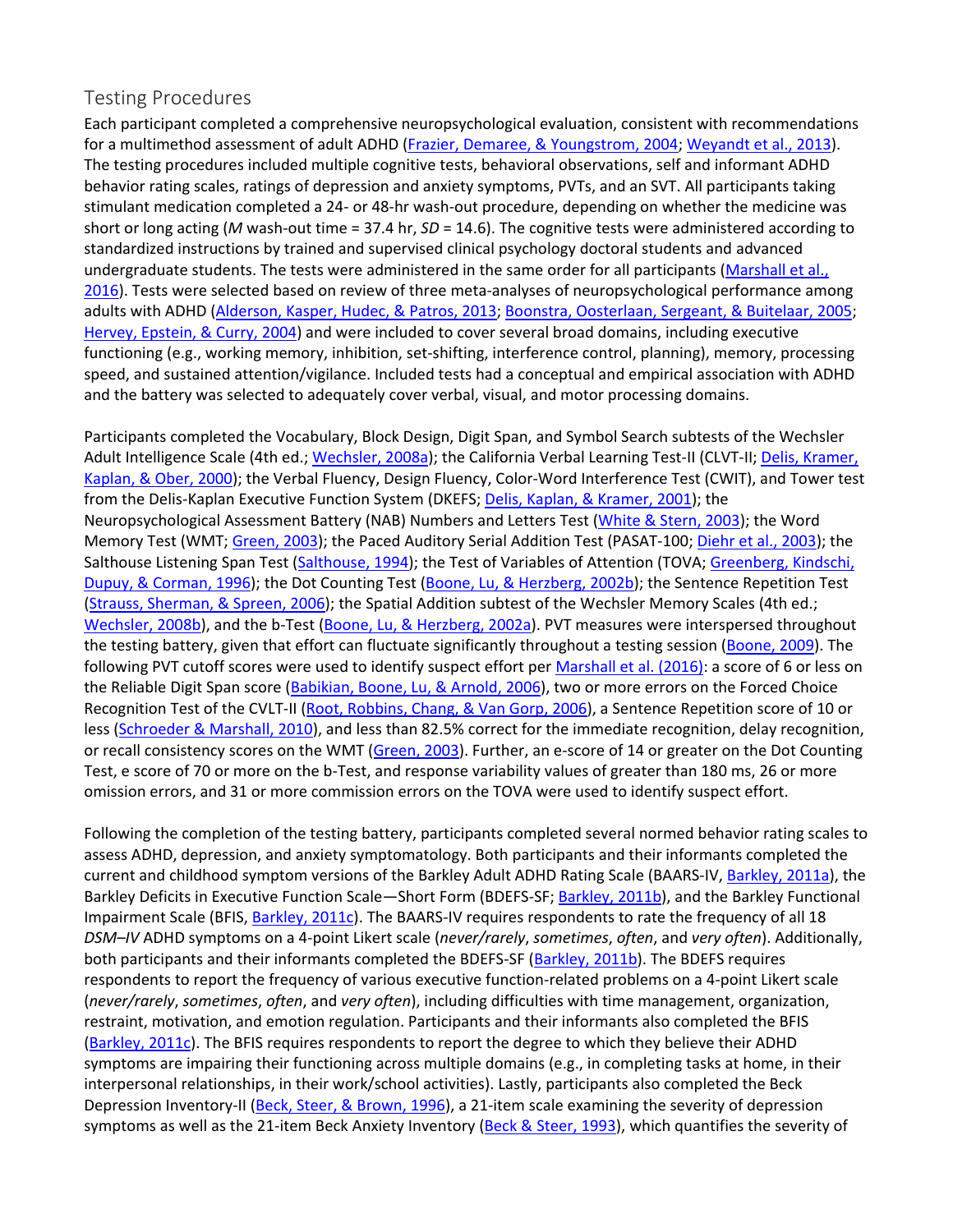anxiety symptoms. Finally, both participants and informants also completed the Clinical Assessment of Attention Deficit–Adult Infrequency scale [\(Bracken & Boatwright, 2005\)](https://0-web-b-ebscohost-com.libus.csd.mu.edu/ehost/detail/detail?vid=3&sid=ba31a4a0-7759-4744-8a4b-f3a61b5b9fee%40pdc-v-sessmgr01&bdata=JnNpdGU9ZWhvc3QtbGl2ZQ%3d%3d#c20) which is an SVT. The endorsement of three or more of the 10 items on this scale was considered to be indicative of symptom exaggeration or embellishment [\(Marshall et al., 2016\)](https://0-web-b-ebscohost-com.libus.csd.mu.edu/ehost/detail/detail?vid=3&sid=ba31a4a0-7759-4744-8a4b-f3a61b5b9fee%40pdc-v-sessmgr01&bdata=JnNpdGU9ZWhvc3QtbGl2ZQ%3d%3d#c48).

#### Data Analytic Strategy

Descriptive statistics for the diagnostic measures were first calculated by group (ADHD, depressed, and control) and differences evaluated via analysis of variance. To facilitate interpretation of results, all neuropsychological test scores were transformed to reduce skewness and mean centered, such that higher scores reflected worse performance. Normed values were used for each measure to manage differences related to age and sex. Participants who were below thresholds on two or more PVT/SVTs were determined to have made an invalid symptom presentation (*n* = 6, all in the ADHD group), based on prior work [\(Marshall et al., 2016\)](https://0-web-b-ebscohost-com.libus.csd.mu.edu/ehost/detail/detail?vid=3&sid=ba31a4a0-7759-4744-8a4b-f3a61b5b9fee%40pdc-v-sessmgr01&bdata=JnNpdGU9ZWhvc3QtbGl2ZQ%3d%3d#c48).

Prior to conducting the primary analyses, the diagnostic accuracy of each neuropsychological test measure was preliminarily assessed via calculation of the area under the curve (AUC) via a series of receiver operator characteristic (ROC) analyses. These analyses examined the utility of each measure in distinguishing each dyadic grouping (i.e., ADHD vs. non-ADHD, ADHD vs. control, and ADHD vs. depressed). Measures with AUC values significantly greater than .50 (which represents the probability that a test score will rank a randomly chosen case higher than a randomly chosen noncase) were retained for the primary analyses.

Regression analyses were then conducted to evaluate our primary questions regarding the utility of neuropsychological test measures for distinguishing adult ADHD. Specifically, a series of stepwise binary logistic regression analyses as well as a multinomial logistic regression were conducted to determine which measures best distinguished participants with ADHD from those without ADHD (including controls and patients with depression). In these models, all neuropsychological test measures were included as predictors and an iterative process was used to determine the best fitting model. Standardized, mean-centered scores were used as the predictors (all skewness <.70) and estimated full-scale IQ and stimulant medication status were included as covariates. Outcomes included binary diagnostic groupings (i.e., ADHD vs. non-ADHD, ADHD vs. control, ADHD vs. depressed) and the three-group multinomial comparison (i.e., ADHD vs. control vs. depressed). Model fit was evaluated using the omnibus chi-square as well as the Hosmer and Lemeshow chi-square statistics. In addition to models predicting diagnostic group, additional analyses also examined test measures as predictors of dimensional scores of ADHD symptom severity and impairment (mean of self- and informant ratings) using a stepwise linear regression framework. Neuropsychological test measures that were found to significantly and incrementally contribute to the prediction of group membership and/or the variance in symptom severity were then retained for a subset of further analyses.

Next, we utilized a series of procedures to determine the best method for combining rating scale and test data for predicting diagnostic grouping. First, specific cut scores that optimized sensitivity, specificity, positive predictive power, and negative predictive power were determined for a final subset of neuropsychological test measures based on the prior analyses. We retained measures that were found to: (a) have marginal or better (>.60) AUC values, and (b) significantly and incrementally contribute to the prediction of diagnostic group and/or symptom severity variance. From here, we utilized a series of stepwise binary logistic regression analyses to determine the degree to which each of the following indicators improved prediction of ADHD diagnoses: (a) selfreports of current symptoms and impairment, (b) self-report of childhood symptoms, (c) informant reports of current symptoms, (d) family history of ADHD diagnosis, and (e) our subset of best-performing neuropsychological test cut scores.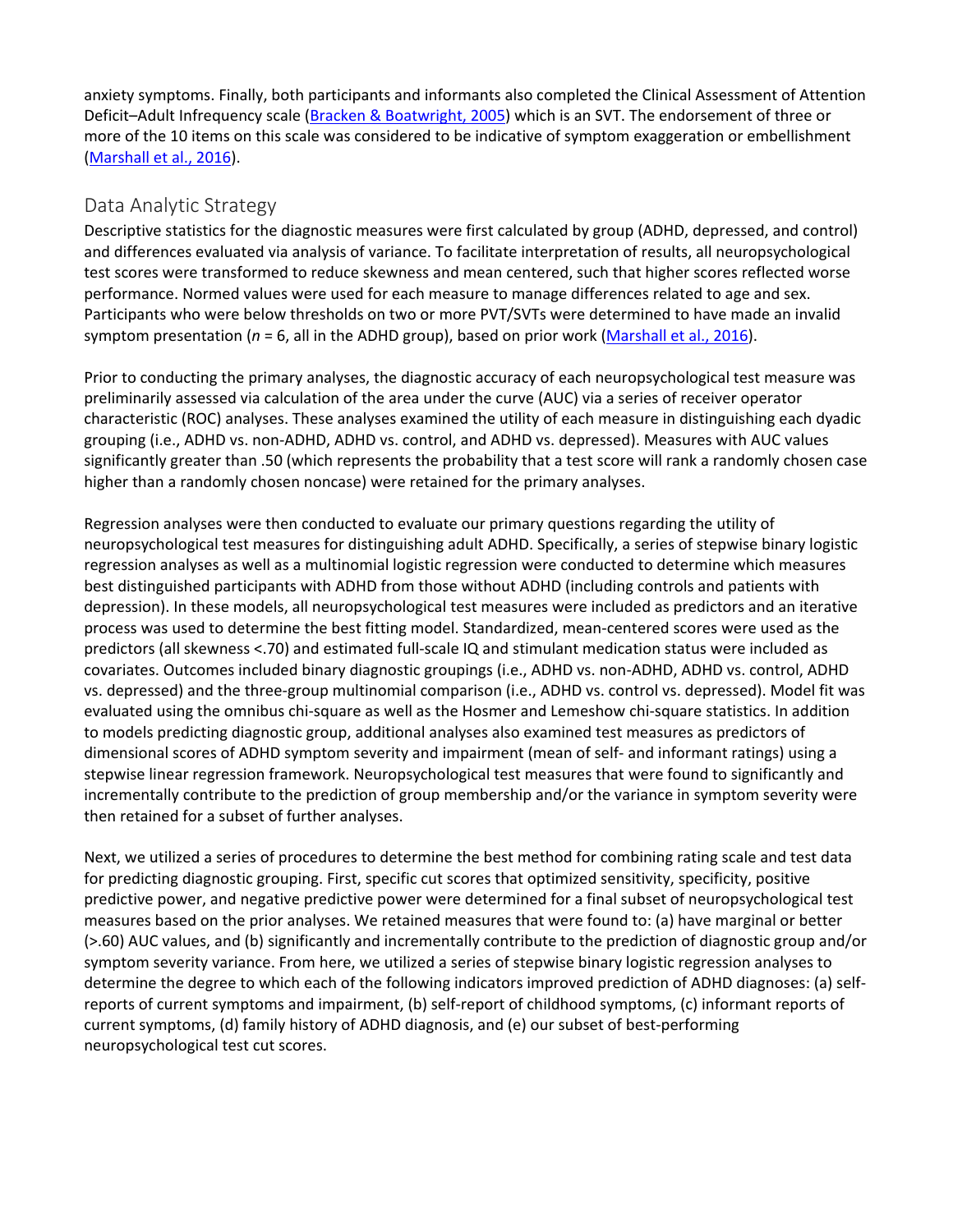# Results

#### Descriptive Statistics

Demographic and descriptive statistics for the sample are presented in [Table 1.](https://0-web-b-ebscohost-com.libus.csd.mu.edu/ehost/detail/detail?vid=3&sid=ba31a4a0-7759-4744-8a4b-f3a61b5b9fee%40pdc-v-sessmgr01&bdata=JnNpdGU9ZWhvc3QtbGl2ZQ%3d%3d#tbl1) As seen there, our recruitment and diagnostic assessment procedures were effective in distinguishing our groups. As expected, adults in the ADHD group had significantly higher levels of inattention and hyperactivity-impulsivity symptoms, both currently and during childhood. They were significantly more likely to be taking stimulant medication than those in the depressed or nondisordered control groups. Notably, adults in the depressed group had significantly higher scores on the BDI than the ADHD and control groups. While adults in the depressed group reported higher levels of ADHD symptoms compared with controls, these did not reach clinical diagnostic thresholds. As expected, there was a higher proportion of males in the ADHD group relative to the depressed and control groups. Importantly, however, the three groups did not differ in regard to age, ethnicity, and years of education. Notably, average IQ and education were generally above average relative to population norms.

| Sample characteristic                      | Control     | <b>ADHD</b> | <b>Depressed</b> | $p$ value | <b>Diff</b> |
|--------------------------------------------|-------------|-------------|------------------|-----------|-------------|
| N                                          | 85          | 109         | 52               |           |             |
| Male (%)                                   | 32.9        | 49.5        | 28.8             | .01       | A, C > D    |
| Caucasian (%)                              | 80.0        | 85.3        | 86.5             | .29       |             |
| Age                                        | 22.9(4.5)   | 24.8(6.2)   | 23.6(5.4)        | .06       |             |
| Education (years)                          | 14.9(1.9)   | 15.4(2.5)   | 15.0(2.2)        | .24       |             |
| Stimulant medication (%)                   | 0           | 76.1        | 0                | < .001    | A > D, C    |
| Current inattention symptoms               | .62(1.4)    | 5.1(2.8)    | 2.4(2.8)         | < .001    | A > D > C   |
| Current hyperactive-impulsive symptoms     | .95(1.5)    | 3.9(2.4)    | 1.9(2.3)         | < .001    | A > D > C   |
| Childhood inattention symptoms             | 1.0(2.0)    | 5.5(3.1)    | 1.8(2.6)         | < .001    | A > D, C    |
| Childhood hyperactive-impulsive symptoms   | 1.3(1.9)    | 4.6(3.1)    | 1.9(2.4)         | < .001    | A > D, C    |
| <b>BDEFS percentile score</b>              | 56.0 (21.4) | 84.7 (15.9) | 78.9 (19.4)      | < .001    | A, D > C    |
| <b>BFIS percentile score</b>               | 58.6 (12.9) | 77.1(15.0)  | 74.0 (16.6)      | < .001    | A, D > C    |
| Informant inattention symptoms             | .43(1.1)    | 4.0(2.7)    | 1.9(2.3)         | < .001    | A > D > C   |
| Information hyperactive-impulsive symptoms | .58(1.4)    | 3.3(2.7)    | 1.2(1.8)         | < .001    | A > D, C    |
| Beck Depression Inventory score            | 5.0(5.1)    | 10.5(8.2)   | 16.0(10.9)       | < .001    | D > A > C   |
| Beck Anxiety Inventory score               | 2.8(5.1)    | 8.5(8.8)    | 9.4(9.1)         | < .001    | D, A > C    |

**Table 1.** Demographic and Descriptive Statistics for ADHD and Non-ADHD Control and Depressed Participants

**Note.** p value indicates significant difference at level of three groups. Stimulant medication indicates proportion of participants taking stimulant medication at time of assessment (and how underwent washout procedure). Values in parentheses are standard deviations. Diff \_ pattern of post hoc group differences; BDEFS \_ Barkley Deficits in Executive Function Scale; BFIS = Barkley Functional Impairment Scale; A = attentiondeficit/hyperactivity disorder (ADHD); D = depressed, C = control.

#### Neuropsychological Test Measures

ROC analyses indicated that several test measures were marginal or better predictors of diagnostic group membership [\(Table 2\)](https://0-web-b-ebscohost-com.libus.csd.mu.edu/ehost/detail/detail?vid=3&sid=ba31a4a0-7759-4744-8a4b-f3a61b5b9fee%40pdc-v-sessmgr01&bdata=JnNpdGU9ZWhvc3QtbGl2ZQ%3d%3d#tbl2). These analyses were first conducted examining measures distinguishing ADHD versus all non-ADHD participants (depressed and control patients both) followed by analyses distinguishing ADHD versus control and ADHD versus depressed group membership. Notably these analyses produced completely overlapping results and identified several test measures for inclusion in subsequent regression analyses. These measures included: CVLT short delay free recall, all three indices from the Salthouse Listening Span Test, DKEFS Letter Fluency, DKEFS CWIT inhibition/switching, DKEFS Design Fluency test filled and empty dots, and the reaction time (RT) variability, RT, omission errors, and *d*-prime score from the TOVA, and the speed score from the NAB Numbers and Letters test.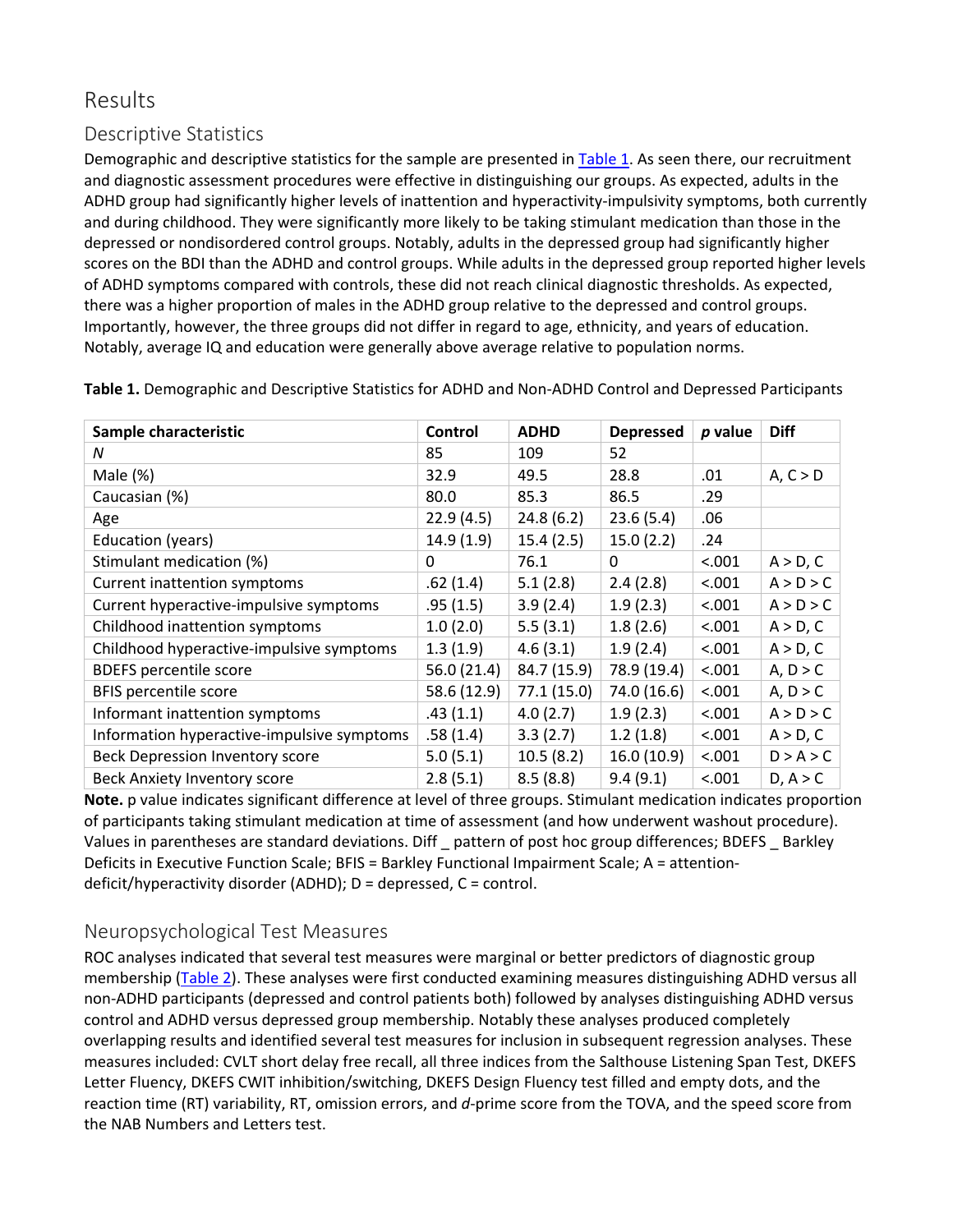| <b>Neurocognitive measures</b>        | <b>AUC</b> | p value | 95% CI                      |
|---------------------------------------|------------|---------|-----------------------------|
| <b>CVLT Trial 1</b>                   | .51        | .91     | [.43, .58]                  |
| <b>CVLT Trial 5</b>                   | .55        | .17     | [.48, .63]                  |
| <b>CVLT short delay free recall</b>   | .59        | .01     | $[.52, .66]^{a,b}$          |
| CVLT long delay free recall           | .56        | .12     | [.48, .64]                  |
| <b>CVLT</b> recognition               | .51        | .81     | [.43, .58]                  |
| <b>Listening Span trials</b>          | .63        | $-.001$ | $[.56, .70]$ <sup>a,b</sup> |
| <b>Listening Span items</b>           | .61        | .003    | $[.54, .68]^{a,b}$          |
| <b>Listening Span score</b>           | .62        | .001    | $[.55, .69]$ <sup>a</sup>   |
| Sentence repetition                   | .55        | .18     | [.48, .62]                  |
| <b>WMS Spatial Addition</b>           | .53        | .37     | [.46, .61]                  |
| <b>Letter fluency</b>                 | .58        | .03     | $[.51, .65]$ <sup>a</sup>   |
| Color naming                          | .52        | .53     | [.45, .60]                  |
| Word reading                          | .55        | .22     | [.47, .62]                  |
| Inhibition                            | .53        | .44     | [.46, .60]                  |
| Inhibition/switching                  | .60        | .009    | $[.53, .67]$ <sup>a,b</sup> |
| <b>Design Fluency filled</b>          | .59        | .02     | $[.51, .66]$ <sup>a</sup>   |
| <b>Design Fluency empty</b>           | .58        | .03     | $[.51, .66]$ <sup>a</sup>   |
| Design Fluency switching              | .55        | .16     | [.48, .63]                  |
| Tower                                 | .56        | .12     | [.49, .63]                  |
| <b>PASAT</b>                          | .49        | .73.    | [41, .55]                   |
| <b>TOVA reaction time variability</b> | .66        | $-.001$ | $[.59, .74]$ <sup>a,b</sup> |
| <b>TOVA reaction time</b>             | .65        | $-.001$ | $[.58, .72]$ <sup>a,b</sup> |
| <b>TOVA commission errors</b>         | .56        | .15     | [.48, .63]                  |
| <b>TOVA omission errors</b>           | .66        | $-.001$ | $[.59, .73]$ <sup>a,b</sup> |
| TOVA <i>d</i> -prime                  | .64        | $-.001$ | $[.57, .72]^{a,b}$          |
| <b>Numbers and letters speed</b>      | .59        | .04     | $[.51, .67]$ <sup>a</sup>   |
| Numbers and letters efficiency        | .43        | .07     | [.36, .50]                  |

**Table 2.** Receiver Operating Characteristic Analyses for Neurocognitive Test Measures: ADHD Versus Non-ADHD

**Note.** Bolded measures had AUC scores significantly greater than .50. ADHD = attention-deficit/hyperactivity disorder; AUC = area under the curve; CVLT = California Verbal Learning Test; WMS = Wechsler Memory Scales; PASAT = Paced Auditory Serial Addition Test; TOVA = Test of Variables of Attention.

a Scores indicate significant AUC in analyses examining ADHD versus controls.

<sup>b</sup> Scores with indicate significant AUC in analyses examining ADHD versus depressed.

#### Predicting Diagnostic Group Membership

#### ADHD versus non-ADHD

Stepwise binary logistic regression analyses were first used to examine these test measures as predictors of group status (ADHD vs. non-ADHD, including both individuals in the depressed and the control groups; [Table 3\)](https://0-web-b-ebscohost-com.libus.csd.mu.edu/ehost/detail/detail?vid=3&sid=ba31a4a0-7759-4744-8a4b-f3a61b5b9fee%40pdc-v-sessmgr01&bdata=JnNpdGU9ZWhvc3QtbGl2ZQ%3d%3d#tbl3). Findings indicated that the best-fitting model included five significant test measures as predictors of ADHD diagnostic status and improved model fit compared with the intercept-only model (omnibus  $\chi^2 = 44.7$ ,  $p < .001$ ; Hosmer and Lemeshow χ*<sup>2</sup>* = 11.2, *p* = .19; Nagelkerke *R*<sup>2</sup> = .23). Examination of parameters indicated that worse performance (indexed by higher scores) on CVLT short-delay free recall (β = .33, *p* = .029, odds ratio (*OR*) = 1.4, 95% CI [1.03, 1.9]), Salthouse Listening Span trials (β = .35, *p* = .021, *OR* = 1.4, 95% CI [1.1, 1.9]), DKEFS CWIT inhibition/switching (β = .37, *p* = .012, *OR* = 1.5, 95% CI [1.1, 1.9]), TOVA RT variability (β = .36, *p* = .030, *OR* = 1.4, 95% CI [1.0, 2.0]), and TOVA omission errors (β = .43, *p* = .01, *OR* = 1.5, 95% [CI 1.1, 2.1]) all significantly and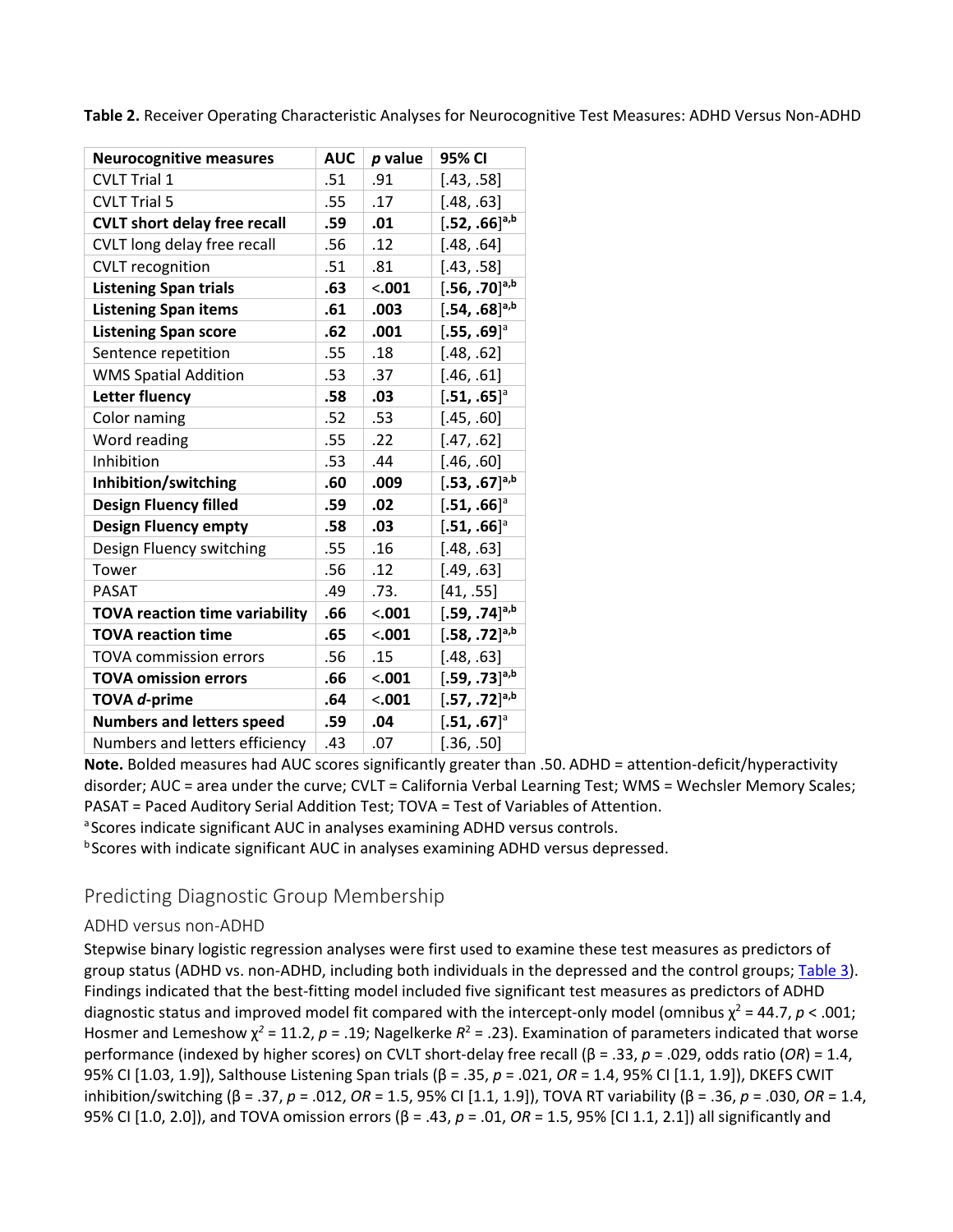incrementally predicted membership in the ADHD group compared with the non-ADHD group, with an overall classification accuracy of 72.1%.

| <b>Measure</b>                 | β   | p value | OR.     | <b>CI</b>   |
|--------------------------------|-----|---------|---------|-------------|
| ADHD vs. non-ADHD              |     |         |         |             |
| <b>CVLT</b> short delay        | .33 | .029    | 1.4     | [1.03, 1.9] |
| Listening span                 | .35 | .021    | 1.4     | [1.1, 1.9]  |
| CW inhibition/switching        | .37 | .012    | $1.5\,$ | [1.1, 1.9]  |
| TOVA reaction time variability | .36 | .030    | 1.4     | [1.1, 2.0]  |
| <b>TOVA omission errors</b>    | .43 | .010    | 1.5     | [1.1, 2.1]  |
| ADHD vs. control               |     |         |         |             |
| <b>Listening Span</b>          | .45 | .008    | 1.6     | [1.1, 2.2]  |
| <b>TOVA omission errors</b>    | .73 | < .001  | 2.1     | [1.5, 3.0]  |
| ADHD vs. depressed             |     |         |         |             |
| CVLT short delay               | .37 | .039    | 1.4     | [1.0, 2.1]  |
| <b>TOVA</b> reaction time      | .48 | .008    | 1.6     | [1.1, 2.3]  |
| Three-group multinomial        |     |         |         |             |
| Listening Span                 | .46 | .006    | 1.6     | [1.1, 2.2]  |
| <b>TOVA omission errors</b>    | .72 | < .001  | 2.1     | [1.5, 3.0]  |

**Table 3.** Neurocognitive Test Measures as Predictors of ADHD Diagnostic Groupings: Stepwise Logistic Regression Analyses

**Note.** β = betas from logistic regression analyses; ADHD \_ attention-deficit/hyperactivity disorder; OR \_ odds ratio; CI \_ 95% confidence interval for odds ratio; CVLT California Verbal Learning Test; CW = Color-Word; TOVA \_ Test of Variables of Attention.

#### ADHD versus control

A second stepwise binary logistic regression analyses was conducted to determine which neuropsychological test measures best distinguished participants with ADHD from nondisordered controls. Here, findings indicated that the best-fitting model included two predictors and improved model fit relative to the intercept-only model (omnibus  $\chi^2$  = 30.1,  $p$  < .001; Hosmer and Lemeshow  $\chi^2$  = 6.4,  $p$  = .61; Nagelkerke  $R^2$  = .20). In this model, worse performance on both Salthouse Listening Span trials (β = .45, *p* = .008, *OR* = 1.6, 95% CI [1.1, 2.2]) and TOVA omission errors (β = .73, *p* < .001, *OR* = 2.1, 95% CI [1.5, 3.0]) significantly predicted membership in the ADHD group compared with nondisordered controls, with a classification accuracy of 68.3%.

#### ADHD versus depressed

A third stepwise binary logistic regression analysis was used to determine which test measures best distinguished ADHD participants from those with the depression. Again, two test measures emerged as predictors in the best-fitting model, which exhibited improved fit relative to the intercept-only model (omnibus  $\chi^2$  = 12.8, *p* = .002; Hosmer and Lemeshow  $\chi^2$  = 7.7, *p* = .47; Nagelkerke  $R^2$  = .11). Worse performance on the CVLT short-delay free recall (β = .37, *p* = .039, *OR* = 1.4, 95% CI [1.0, 2.1]) and TOVA RT (β = .48, *p* = .008, *OR* = 1.6, 95% CI [1.1, 2.3]) were associated with membership in the ADHD group relative to the depressed group, with a classification accuracy of 70.4%.

#### Multinomial logistic regression

Similarly, a stepwise multinomial logistic regression analysis was conducted to determine which neuropsychological test measures distinguished best among all three groups. The iterative procedure again revealed two measures best distinguished the three groups and improved model fit relative the intercept-only model (omnibus χ<sup>2</sup> = 34.3, *p* < .001; Hosmer and Lemeshow χ<sup>2</sup> = 16.3, *p* = .46; Nagelkerke *R*<sup>2</sup> = .15). Again, worse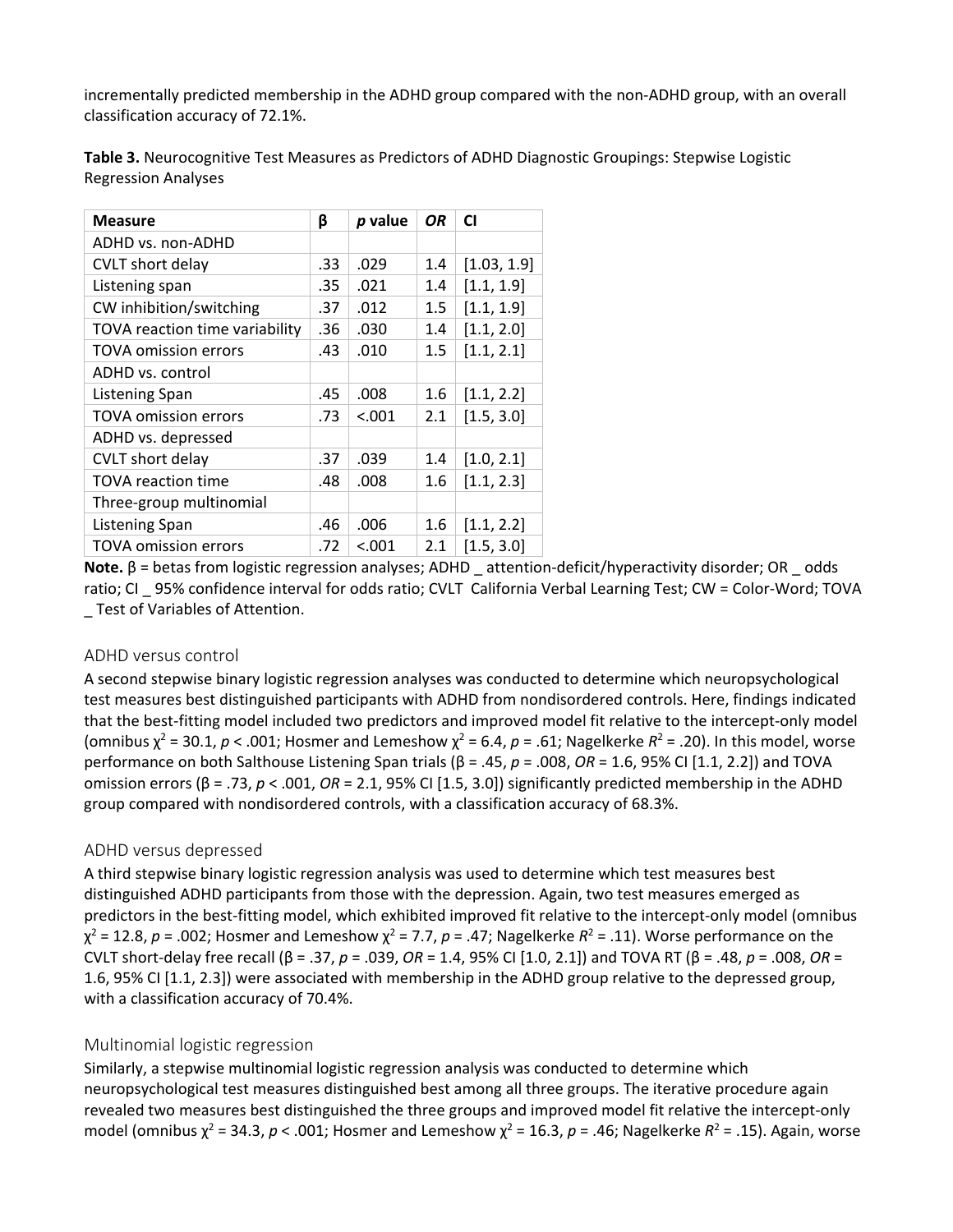performance on both the Salthouse Listening Span trials (β = .46, *p* = .006, *OR* = 1.6, 95% CI [1.1, 2.2]) and TOVA omission errors (β = .72, *p* < .001, *OR* = 2.1, 95% CI [1.5, 3.0]) significantly predicted membership in the ADHD group compared with nondisordered controls. However, neither measure distinguished depressed patients from controls (all *p*s > .26).

#### Predicting Symptom Severity and Impairment

Stepwise linear regression analyses were then conducted to determine which test measures best predicted dimensional scores of inattention, hyperactivity-impulsivity, and functional impairment [\(Table 4\)](https://0-web-b-ebscohost-com.libus.csd.mu.edu/ehost/detail/detail?vid=3&sid=ba31a4a0-7759-4744-8a4b-f3a61b5b9fee%40pdc-v-sessmgr01&bdata=JnNpdGU9ZWhvc3QtbGl2ZQ%3d%3d#tbl4). All models included current stimulant medication usage and estimated full-scale IQ as covariates. Two measures (TOVA RT variability, DKEFS CWIT inhibition/switching) each contributed incrementally to predicting inattention and together combined to predict 8% of the variance in these symptom severity scores. By contrast, TOVA omission errors and Salthouse Listening Span trials each uniquely predicted hyperactivity—impulsivity and accounted for 6% of the variance. TOVA RT variability and CVLT short delay free recall each predicted scores on the BDEFS-SF and together accounted for 8% of the variance. TOVA RT and Salthouse Listening Span trials both predicted functional impairment due to ADHD symptoms as reported on the BFIS and accounted for 6% of the variance. Thus, it appears that variability in neurocognitive functioning, specifically, in sustained attention and working memory functioning accounted for unique variation in severity of symptoms and impairment.

| Predictor                                                                         | b   | B.  | р<br>value | 95% CI          | $R^2(\Delta R^2)$           |
|-----------------------------------------------------------------------------------|-----|-----|------------|-----------------|-----------------------------|
| Current inattention sum score (mean self and informant)                           |     |     |            |                 |                             |
| TOVA reaction time variability                                                    | .23 | .23 | < .001     | [.21,<br>.34]   |                             |
| CW inhibition/switching                                                           | .16 | .16 | < .001     | [.06, ]<br>.26] | .35<br>(.08)                |
| Current hyperactivity-impulsivity sum score (mean self and<br>informant)          |     |     |            |                 |                             |
| <b>TOCA omission errors</b>                                                       | .22 | .22 | < .001     | [.11,<br>.33]   |                             |
| Listening Span trials                                                             | .12 | .13 | .034       | [.01, ]<br>.23] | .21<br>(.06)                |
| <b>BDEFS</b> percentile                                                           |     |     |            |                 |                             |
| TOVA reaction time variability                                                    | .27 | .27 | < .001     | [.10,<br>.44]   |                             |
| CVLT short delay free recall                                                      | .13 | .13 | .03        | [.05, ]<br>.21] | .20<br>(.08)                |
| <b>BFIS percentile</b>                                                            |     |     |            |                 |                             |
| <b>TOVA reaction time</b>                                                         | .17 | .17 | .01        | $[.04,$<br>.30] |                             |
| Listening Span trials<br>$-2$<br>$\sim$ $\sim$ $\sim$ $\sim$ $\sim$ $\sim$ $\sim$ | .17 | .17 | .006       | [.05, ]<br>.29] | .15<br>(.06)<br>$.7.1 - .7$ |

**Table 4.** Neurocognitive Test Measures as Predictors of Ratings of ADHD Symptom Severity, Executive Function Deficits, and Functional Impairments: Stepwise Linear Regression Analyses

**Note.** Total R<sup>2</sup> value is for full model including covariates of IQ and stimulant medication. Change in R<sup>2</sup> (ΔR<sup>2</sup>) represents the incremental variance explained by the neurocognitive measures. ADHD = attentiondeficit/hyperactivity disorder; TOVA = Test of Variables of Attention; CW = Color-Word; CVLT = California Verbal Learning Test; BDEFS = Barkley Deficits in Executive Function Scale; BFIS = Barkley Functional Impairment Scale.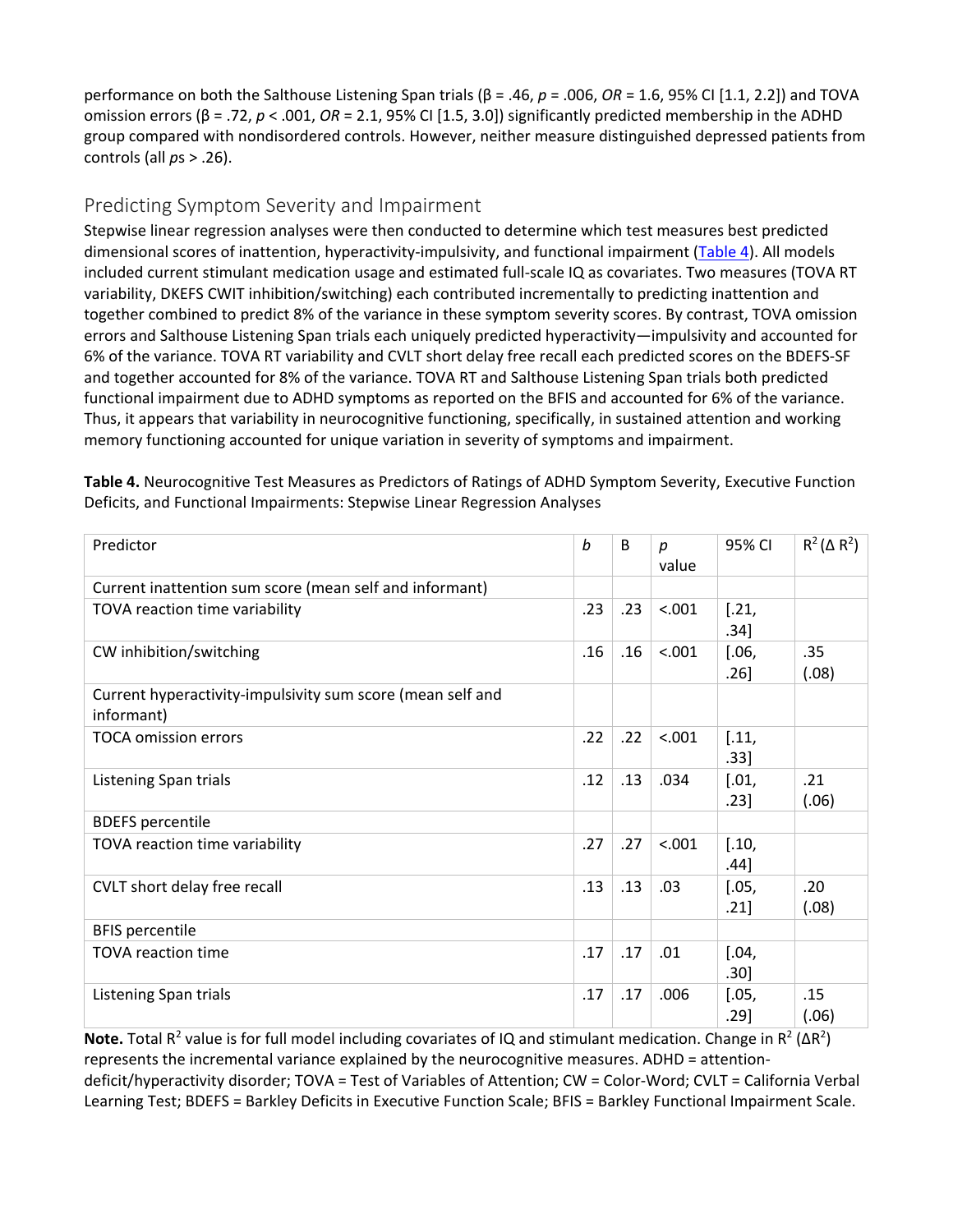#### Determining Cut Scores and Individual Test Diagnostic

#### Individual neuropsychological test measures

Overall, six test measures consistently emerged when predicting diagnostic group membership as well as symptom severity and ADHD-related impairments: CVLT short delay free recall, Salthouse Listening Span trials, DKEFS CWIT inhibition/switching condition, and the RT variability, RT, and omission errors indices from the TOVA. We utilized the ROC data to calculate cut scores for each measure that maximized sensitivity and specificity for each in predicting ADHD group membership. We calculated Youden's *J* statistics for each potential cut-score (defined as sensitivity + specificity − 1), which specify the score that can maximize both sensitivity and specificity for each measure. Results are presented i[n Table 5.](https://0-web-b-ebscohost-com.libus.csd.mu.edu/ehost/detail/detail?vid=3&sid=ba31a4a0-7759-4744-8a4b-f3a61b5b9fee%40pdc-v-sessmgr01&bdata=JnNpdGU9ZWhvc3QtbGl2ZQ%3d%3d#tbl5) Overall, the cut scores identified as most optimal for distinguishing ADHD and non-ADHD participants were generally within the average range compared with the established norms for each test measure, which is consistent with the above average levels of education and above average IQ of the sample.

**Table 5.** Optimizing Sensitivity and Specificity for Key Neurocognitive Test Predictors of ADHD Diagnosis and Symptom Severity

| <b>Test measure and cut-score</b> | Sensitivity | <b>Specificity</b> | <b>CPPP</b> | <b>CNPP</b> | Youden |
|-----------------------------------|-------------|--------------------|-------------|-------------|--------|
| CVLT short delay free recall      |             |                    |             |             |        |
| $< -.75$                          | .22         | .97                | 3.0         | .80         | .19    |
| $\leq -.25$                       | .43         | .77                | 1.69        | .76         | .20    |
| $-.25$                            | .54         | .59                | 1.32        | .78         | .13    |
| $-.75$                            | .67         | .40                | 1.13        | .81         | .07    |
| Salthouse Listening Span trials   |             |                    |             |             |        |
| $<$ 7                             | .25         | .88                | .73         | .48         | .13    |
| < 8                               | .40         | .81                | .73         | .51         | .21    |
| $\leq$ 9                          | .59         | .66                | .69         | .55         | .25    |
| < 10                              | .74         | .46                | .63         | .58         | .20    |
| <b>DKEFS</b> inhibition/switching |             |                    |             |             |        |
| < 8                               | .13         | .95                | .78         | .46         | .08    |
| $\leq 9$                          | .23         | .88                | .71         | .47         | .11    |
| < 10                              | .41         | .68                | .63         | .48         | .09    |
| < 11                              | .55         | .54                | .61         | .48         | .09    |
| <b>TOVA reaction time</b>         |             |                    |             |             |        |
| variability                       |             |                    |             |             |        |
| < 80                              | .37         | .91                | .83         | .53         | .28    |
| <85                               | .47         | .85                | .80         | .55         | .32    |
| $95$                              | .51         | .82                | .79         | .60         | .33    |
| $100$                             | .66         | .68                | .73         | .61         | .34    |
| < 105                             | .75         | .46                | .64         | .59         | .21    |
| <b>TOVA reaction time</b>         |             |                    |             |             |        |
| < 100                             | .32         | .84                | .71         | .49         | .16    |
| < 105                             | .40         | .79                | .71         | .51         | .19    |
| $110$                             | .55         | .70                | .69         | .54         | .25    |
| < 115                             | .64         | .60                | .67         | .57         | .24    |
| < 120                             | .72         | .47                | .64         | .57         | .19    |
| <b>TOVA omission errors</b>       |             |                    |             |             |        |
| $90$                              | .39         | .89                | .82         | .53         | .28    |
| $95$                              | .50         | .85                | .81         | .57         | .35    |
| < 100                             | .58         | .75                | .75         | .58         | .33    |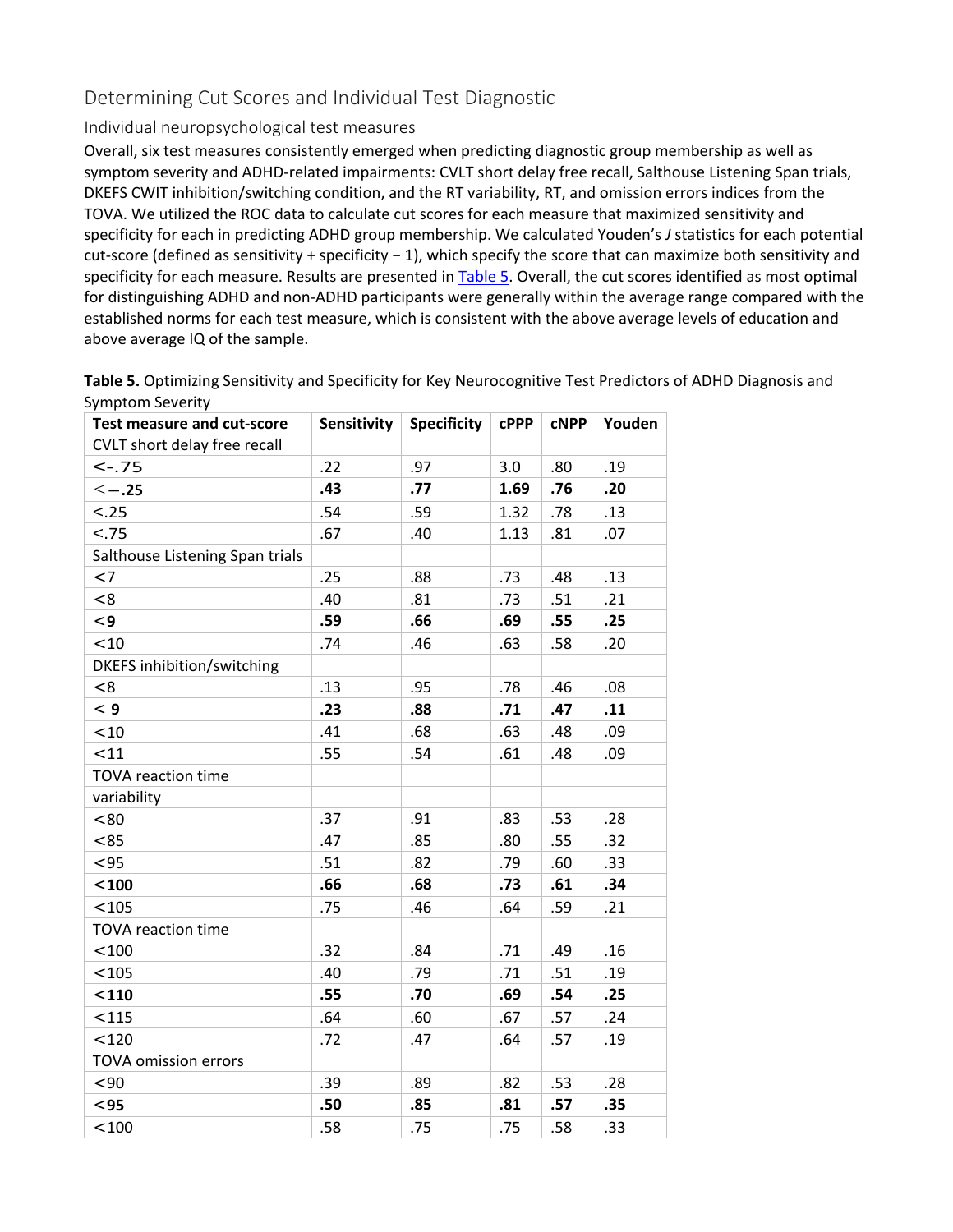|  |  | $\sim$ |  |  |  |  |
|--|--|--------|--|--|--|--|
|--|--|--------|--|--|--|--|

**Note.** Bolded values indicate optimal cut score for each measure based on Youden statistics. Corrected positive and negative predictive power used estimated base rate of 30 percent. Scores for California Verbal Learning Test (CVLT) Short Delay Free Recall are z scores. Scores from Salthouse Listening Span Trials are raw scores. Scores from Delis-Kaplan Executive Function System (DKEFS) Inhibition/Switching are scaled scores. Scores from Test of Variables of Attention (TOVA) measures are standard scores. cPPP = corrected positive predictive power; cNPP = corrected negative predictive power.

#### Combining rating scale and neuropsychological test measures

We next evaluated the utility of using these cut scores in combination with rating scale information. A stepwise binary logistic regression was used to examine self-reports of current symptoms and impairment, informant reports of current symptoms and impairment, family history of ADHD, and neuropsychological test measure cut scores as predictors of ADHD diagnostic status. Each step of the model retained significant unique predictors and eliminated nonsignificant predictors [\(Table 6\)](https://0-web-b-ebscohost-com.libus.csd.mu.edu/ehost/detail/detail?vid=3&sid=ba31a4a0-7759-4744-8a4b-f3a61b5b9fee%40pdc-v-sessmgr01&bdata=JnNpdGU9ZWhvc3QtbGl2ZQ%3d%3d#tbl6). Results indicated that self-reports of ADHD and depression symptoms significantly distinguished ADHD from non-ADHD participants. Addition of retrospective childhood reports as well as informant reports to the model at Steps 2 and 3 also significantly improved classification accuracy. Notably, reports of family history of ADHD diagnosis in first-degree family members also significantly improved classification accuracy, particularly for ADHD participants. Of our six neuropsychological test measures, only TOVA RT variability added incrementally to predicting group membership. However, the *OR* was relatively larger (*OR* = 3.1) and classification accuracy improved to 87.2% (from 85.4%), suggesting that addition of this one neuropsychological test did improve diagnostic classification within this sample.

| Included information                           | β       | p       | OR (CI)                   | <b>Classification accuracy (non-ADHD,</b><br>ADHD) |
|------------------------------------------------|---------|---------|---------------------------|----------------------------------------------------|
| Step 1: self-report current behavior           |         |         |                           |                                                    |
| Current ADHD symptom score                     | .16     | < .001  | $1.2$ [1.1, 1.3]          |                                                    |
| <b>Current BDI score</b>                       | $-0.06$ | .008    | $.94$ [.90, .98]          | 77.4 (76.4, 78.6)                                  |
| Step 2: self-report childhood<br>behavior      |         |         |                           |                                                    |
| Childhood inattention symptoms                 | .12     | .009    | $1.12$ [1.03,<br>1.21     | 80.9 (80.3, 81.6)                                  |
| Step 3: informant report current<br>behavior   |         |         |                           |                                                    |
| Informant ADHD symptom score                   | .19     | < .001, | $1.21$ [1.15,<br>$1.27$ ] | 82.6 (81.9, 83.5)                                  |
| Step 4: family history of ADHD                 |         |         |                           |                                                    |
| First degree family member with<br><b>ADHD</b> | 1.24    | .033    | $3.5$ [1.5, 7.8]          | 85.2 (81.9, 89.3)                                  |
| Step 5: neurocognitive test cut<br>scores      |         |         |                           |                                                    |
| TOVA reaction time variability                 | 1.14    | .023    | $3.1$ [1.1, 8.9]          | 87.4 (86.6, 88.3)                                  |

**Table 6.** Diagnostic Accuracy of Combined Approach: Self-Ratings of Current Symptoms, Childhood Symptoms, Informant Ratings, Family History, and Neurocognitive Test Cut Scores in Predicting ADHD and Non-ADHD Group Status

**Note.** ADHD attention-deficit/hyperactivity disorder; BDI = Beck Depression Inventory; TOVA = Test of Variables of Attention.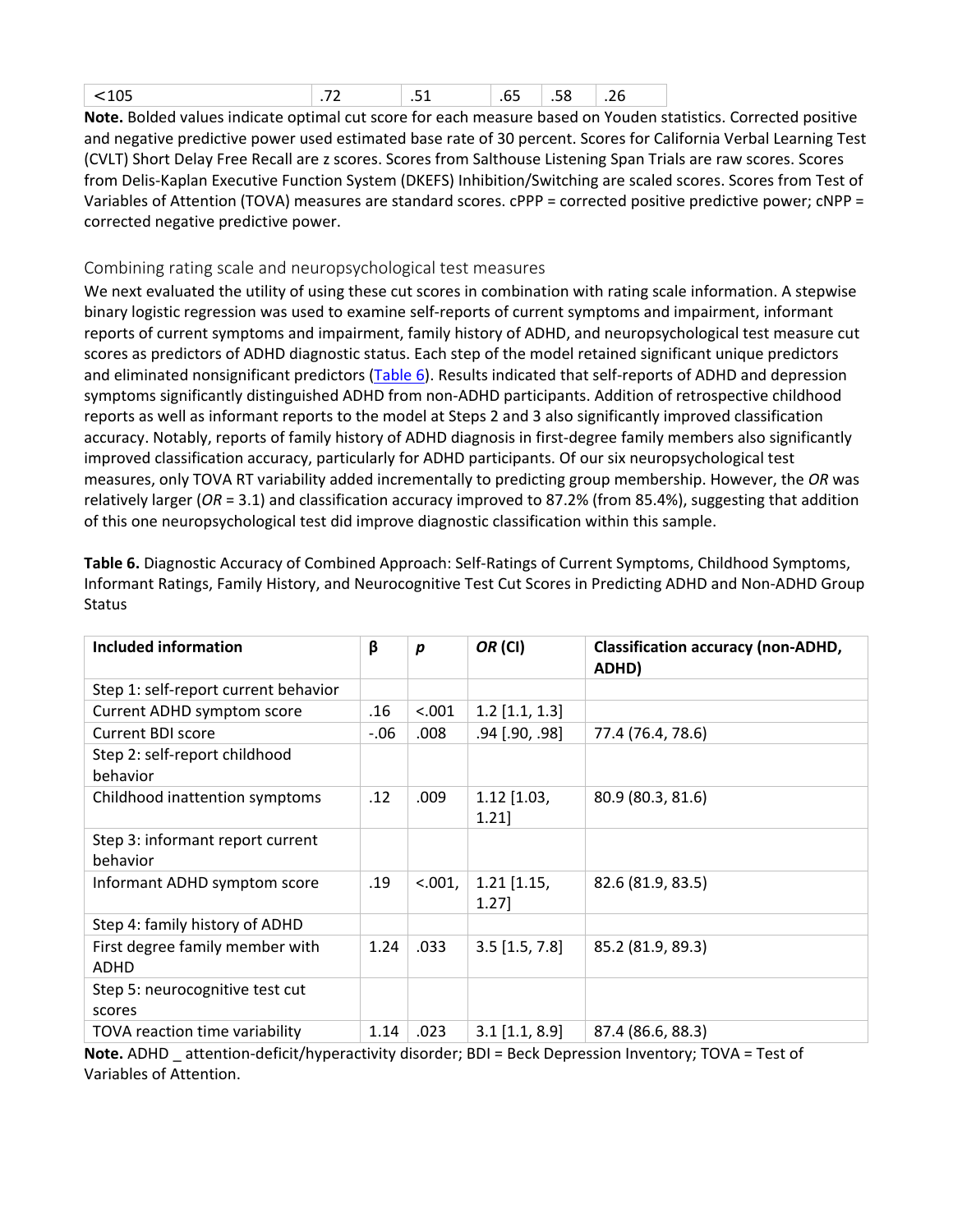# **Discussion**

The current study examined multiple neuropsychological test measures in conjunction with self- and informant ratings of current and childhood ADHD symptoms in order to ascertain the extent to which inclusion of these behavioral measures might improve the diagnostic accuracy of adult ADHD assessment. The current work sought to extend past research in this area by examining a large battery of neuropsychological test measures as well as several PVTs and SVTs, among a diverse sample of adults with ADHD as well as nondisordered controls and adults with depression.

There are four sets of notable findings stemming from this work. First, our analyses found that a combined approach that utilized self and informant ADHD symptom ratings, family history of ADHD, and neuropsychological test measures yielded a classification accuracy of approximately 87% when distinguishing participants with and without ADHD. Similar to past work, our findings support including retrospective ratings of childhood symptoms, particularly inattention [\(Kooij et al., 2010\)](https://0-web-b-ebscohost-com.libus.csd.mu.edu/ehost/detail/detail?vid=3&sid=ba31a4a0-7759-4744-8a4b-f3a61b5b9fee%40pdc-v-sessmgr01&bdata=JnNpdGU9ZWhvc3QtbGl2ZQ%3d%3d#c45), along with informant ratings of behavior in the diagnostic assessment of ADHD [\(Sibley et al., 2017\)](https://0-web-b-ebscohost-com.libus.csd.mu.edu/ehost/detail/detail?vid=3&sid=ba31a4a0-7759-4744-8a4b-f3a61b5b9fee%40pdc-v-sessmgr01&bdata=JnNpdGU9ZWhvc3QtbGl2ZQ%3d%3d#c69). Additionally, inclusion of ADHD family history, which is sometimes (although not always) gathered as part of an unstructured interview, significantly increased the classification accuracy. This suggests that it may be advantageous to gather this information in research and clinical assessment of ADHD, even if that information is not formally part of the diagnostic criteria.

Second, our findings regarding the role of neuropsychological test measures in the diagnostic assessment of ADHD were mixed. ROC analyses as well as linear and logistic regression analyses identified a subset of measures that each uniquely added to the discrimination between ADHD and non-ADHD adults. These measures included indices of working memory, inhibition, response speed and variability, and sustained attention, all domains which largely correspond to the largest group-difference effect sizes in the ADHD neurocognitive literature [\(Willcutt, Doyle, Nigg, Faraone, & Pennington, 2005\)](https://0-web-b-ebscohost-com.libus.csd.mu.edu/ehost/detail/detail?vid=3&sid=ba31a4a0-7759-4744-8a4b-f3a61b5b9fee%40pdc-v-sessmgr01&bdata=JnNpdGU9ZWhvc3QtbGl2ZQ%3d%3d#c82). Notably, three of these six measures were from the TOVA, suggesting that indices of response speed, response variability, and sustained attention may be particularly important for identifying adult ADHD. However, the TOVA may have also emerged as a salient predictor of diagnostic group due to its superior measurement precision (e.g., RTs and accuracy of performance are measured via computer and calculated in milliseconds), which may increase the sensitivity of this test for identifying deficits in sustained attention.

Furthermore, similar to much of the past work in this area, each single neuropsychological test measure poorly discriminated individuals with and without ADHD, based on the ROC analyses. In fact, several measures commonly used in clinical practice (i.e., the PASAT, NAB Numbers and Letters) were no better than chance at distinguishing individuals with and without ADHD (i.e., controls and depressed participants) Thus, inclusion of a long and extensive neuropsychological testing battery does not appear to yield much in terms of improving the diagnostic accuracy of adult ADHD assessment.

Third, additional analyses of these neuropsychological test measures that aimed to maximize the sensitivity and specificity of their prediction of ADHD diagnostic status revealed cut scores that were largely in the average range relative to the norms developed for each measure. This may be due, in part, to the overall higher levels of educational attainment and intellectual functioning in this sample. Some prior work has suggested that higher intellectual functioning may potentially "mask" executive functioning deficits in particular among adults with ADHD [\(Milioni et al., 2017\)](https://0-web-b-ebscohost-com.libus.csd.mu.edu/ehost/detail/detail?vid=3&sid=ba31a4a0-7759-4744-8a4b-f3a61b5b9fee%40pdc-v-sessmgr01&bdata=JnNpdGU9ZWhvc3QtbGl2ZQ%3d%3d#c51). Further, these findings are in line with past work, which has suggested that adults with ADHD may exhibit less severe neuropsychological impairment [\(Salomone, Fleming, Bramham, O'Connell, &](https://0-web-b-ebscohost-com.libus.csd.mu.edu/ehost/detail/detail?vid=3&sid=ba31a4a0-7759-4744-8a4b-f3a61b5b9fee%40pdc-v-sessmgr01&bdata=JnNpdGU9ZWhvc3QtbGl2ZQ%3d%3d#c66)  [Robertson, 2016\)](https://0-web-b-ebscohost-com.libus.csd.mu.edu/ehost/detail/detail?vid=3&sid=ba31a4a0-7759-4744-8a4b-f3a61b5b9fee%40pdc-v-sessmgr01&bdata=JnNpdGU9ZWhvc3QtbGl2ZQ%3d%3d#c66), but may instead show more heterogeneity in terms of degree and types of cognitive deficits [\(Mostert et al., 2018\)](https://0-web-b-ebscohost-com.libus.csd.mu.edu/ehost/detail/detail?vid=3&sid=ba31a4a0-7759-4744-8a4b-f3a61b5b9fee%40pdc-v-sessmgr01&bdata=JnNpdGU9ZWhvc3QtbGl2ZQ%3d%3d#c53). Regardless, this set of findings may be particularly relevant in the assessment of ADHD among college students. That is, adults with above average global cognitive abilities may underperform on some of these tasks relative to their IQ, even though their performance may be within an average range when compared with a broader population of adults. [\(Weyandt et al., 2013\)](https://0-web-b-ebscohost-com.libus.csd.mu.edu/ehost/detail/detail?vid=3&sid=ba31a4a0-7759-4744-8a4b-f3a61b5b9fee%40pdc-v-sessmgr01&bdata=JnNpdGU9ZWhvc3QtbGl2ZQ%3d%3d#c209).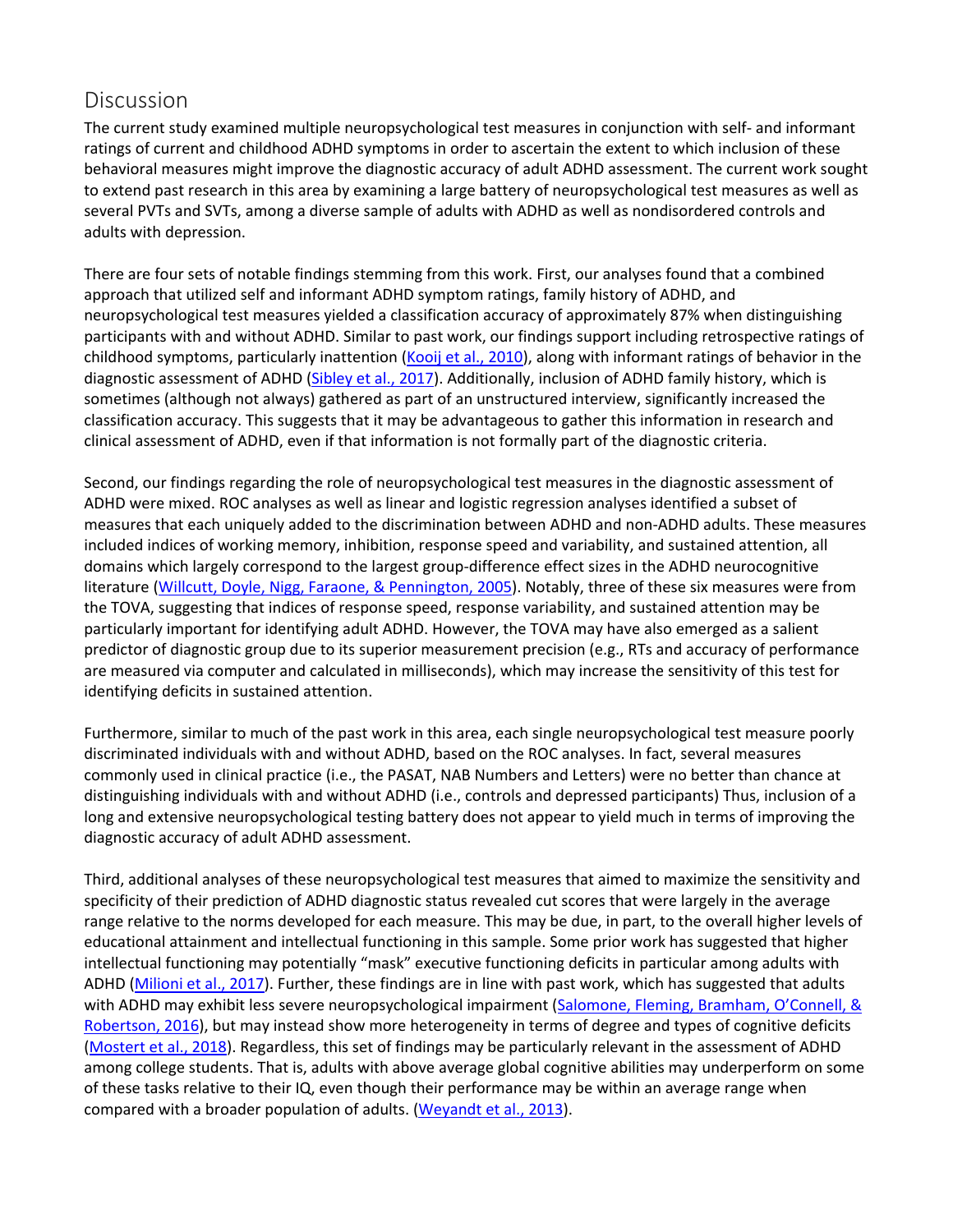Further, our findings of average-range cut scores that discriminated ADHD and non-ADHD participants within our sample may also explain findings from prior work regarding the lack of utility of neuropsychological tests in diagnosing adult ADHD. That is, neuropsychological tests may not have appeared to be useful for diagnosis in some prior work if an individual had to score substantially below the included norms (rather than low relative to a comparison or peer group) to be deemed impaired on a particular measure. While this may not account for all of the mixed findings in past research regarding the utility of neuropsychological tests in diagnosing adult ADHD, our findings strongly suggest that the criteria used to identify impairment on any neuropsychological tests be considered carefully and in relation to the individual's appropriate reference group (e.g., college-educated adults, high-average intellectual functioning). Future work may benefit by developing college-level norms for some measures commonly used in neuropsychological research and in evaluations of young adults with ADHD [\(Weyandt et al., 2013\)](https://0-web-b-ebscohost-com.libus.csd.mu.edu/ehost/detail/detail?vid=3&sid=ba31a4a0-7759-4744-8a4b-f3a61b5b9fee%40pdc-v-sessmgr01&bdata=JnNpdGU9ZWhvc3QtbGl2ZQ%3d%3d#c209).

Fourth, our findings did not reveal many problems with invalid symptom presentation based on the results of PVTs and a symptom validity measure. Only 2% of the participants in this study were identified as making an invalid symptom presentation (i.e., below thresholds on 2 or more PVTs/SVTs). This is a substantially lower percentage than those found in studies of young adult patients presenting for ADHD assessment in clinical settings. Based on the conservative [Slick, Sherman, and Iverson \(1999\)](https://0-web-b-ebscohost-com.libus.csd.mu.edu/ehost/detail/detail?vid=3&sid=ba31a4a0-7759-4744-8a4b-f3a61b5b9fee%40pdc-v-sessmgr01&bdata=JnNpdGU9ZWhvc3QtbGl2ZQ%3d%3d#c206) malingering criteria, prior work has estimated that 27% [\(Marshall et al., 2016\)](https://0-web-b-ebscohost-com.libus.csd.mu.edu/ehost/detail/detail?vid=3&sid=ba31a4a0-7759-4744-8a4b-f3a61b5b9fee%40pdc-v-sessmgr01&bdata=JnNpdGU9ZWhvc3QtbGl2ZQ%3d%3d#c48), 22% [\(Marshall, et al., 2010\)](https://0-web-b-ebscohost-com.libus.csd.mu.edu/ehost/detail/detail?vid=3&sid=ba31a4a0-7759-4744-8a4b-f3a61b5b9fee%40pdc-v-sessmgr01&bdata=JnNpdGU9ZWhvc3QtbGl2ZQ%3d%3d#c49), and 10% [\(Pella, Hill, Shelton, Elliott, &](https://0-web-b-ebscohost-com.libus.csd.mu.edu/ehost/detail/detail?vid=3&sid=ba31a4a0-7759-4744-8a4b-f3a61b5b9fee%40pdc-v-sessmgr01&bdata=JnNpdGU9ZWhvc3QtbGl2ZQ%3d%3d#c59)  [Gouvier, 2012\)](https://0-web-b-ebscohost-com.libus.csd.mu.edu/ehost/detail/detail?vid=3&sid=ba31a4a0-7759-4744-8a4b-f3a61b5b9fee%40pdc-v-sessmgr01&bdata=JnNpdGU9ZWhvc3QtbGl2ZQ%3d%3d#c59) of college students made a suspect effort in their cognitive assessments. However, the participants in the current study had already been diagnosed with ADHD and their retaining this diagnosis was not in question. Therefore, it is highly likely that the participants in our study did not have the same set of incentives or motivations for making an invalid symptom presentation. Unfortunately, this unusually small percentage of individuals making an invalid symptom presentation prevented this study from producing meaningful data concerning the incremental predictive validity of including validity measures in an ADHD assessment battery. Nevertheless, prior work and clinical practice guidelines have strongly supported the need for such PVTs in order to identify invalid symptom presentation in this group, which may obscure clinical assessment and diagnosis of adults with ADHD [\(Bush et al., 2005;](https://0-web-b-ebscohost-com.libus.csd.mu.edu/ehost/detail/detail?vid=3&sid=ba31a4a0-7759-4744-8a4b-f3a61b5b9fee%40pdc-v-sessmgr01&bdata=JnNpdGU9ZWhvc3QtbGl2ZQ%3d%3d#c21) [Heilbronner et al., 2009;](https://0-web-b-ebscohost-com.libus.csd.mu.edu/ehost/detail/detail?vid=3&sid=ba31a4a0-7759-4744-8a4b-f3a61b5b9fee%40pdc-v-sessmgr01&bdata=JnNpdGU9ZWhvc3QtbGl2ZQ%3d%3d#c36) [Marshall et al., 2016;](https://0-web-b-ebscohost-com.libus.csd.mu.edu/ehost/detail/detail?vid=3&sid=ba31a4a0-7759-4744-8a4b-f3a61b5b9fee%40pdc-v-sessmgr01&bdata=JnNpdGU9ZWhvc3QtbGl2ZQ%3d%3d#c48) [Tucha, Fuermaier, Koerts, Groen, & Thome, 2015\)](https://0-web-b-ebscohost-com.libus.csd.mu.edu/ehost/detail/detail?vid=3&sid=ba31a4a0-7759-4744-8a4b-f3a61b5b9fee%40pdc-v-sessmgr01&bdata=JnNpdGU9ZWhvc3QtbGl2ZQ%3d%3d#c207).

Overall, our findings supported including the following measures in a diagnostic assessment of ADHD (in addition to the clinical interview): (a) self-reports of ADHD, functional impairment, and potential comorbid problems, including depression; (b) retrospective reports of childhood ADHD symptoms; (c) informant reports of symptoms; (d) any positive family history of ADHD diagnoses; (e) performance and symptom validity measures; and (f) the TOVA or similar computerized continuous performance task. While our findings only offer some support for inclusion of neuropsychological tests in the diagnostic assessment of adult ADHD, more work is needed to determine if such tests significantly benefit diagnostic decision making in situations in which the results of other means of assessment (i.e., rating scales, clinical interview) are equivocal. Additionally, while these neuropsychological measures may slightly increase diagnostic accuracy, assessments of neurocognitive functioning, via testing or behavior ratings (e.g., the BDEFS), may be beneficial for understanding impairment and treatment targets in studies of intervention [\(Kooij et al., 2010;](https://0-web-b-ebscohost-com.libus.csd.mu.edu/ehost/detail/detail?vid=3&sid=ba31a4a0-7759-4744-8a4b-f3a61b5b9fee%40pdc-v-sessmgr01&bdata=JnNpdGU9ZWhvc3QtbGl2ZQ%3d%3d#c45) [Solanto et al., 2010\)](https://0-web-b-ebscohost-com.libus.csd.mu.edu/ehost/detail/detail?vid=3&sid=ba31a4a0-7759-4744-8a4b-f3a61b5b9fee%40pdc-v-sessmgr01&bdata=JnNpdGU9ZWhvc3QtbGl2ZQ%3d%3d#c70). Further, recent work focusing on neuropsychological test performance among adults with ADHD has demonstrated significant heterogeneity in performance across individuals [\(van Lieshout et al., 2013\)](https://0-web-b-ebscohost-com.libus.csd.mu.edu/ehost/detail/detail?vid=3&sid=ba31a4a0-7759-4744-8a4b-f3a61b5b9fee%40pdc-v-sessmgr01&bdata=JnNpdGU9ZWhvc3QtbGl2ZQ%3d%3d#c73), some of which does not appear to be connected to the persistence or remittance of ADHD symptoms. Indeed, recent controversial work has even suggested that adult-onset ADHD may be a separate syndrome and associated with disparate risk factors and outcomes [\(Moffitt et al., 2015\)](https://0-web-b-ebscohost-com.libus.csd.mu.edu/ehost/detail/detail?vid=3&sid=ba31a4a0-7759-4744-8a4b-f3a61b5b9fee%40pdc-v-sessmgr01&bdata=JnNpdGU9ZWhvc3QtbGl2ZQ%3d%3d#c52), although this possibility has also been questioned [\(Agnew-Blais et al., 2016\)](https://0-web-b-ebscohost-com.libus.csd.mu.edu/ehost/detail/detail?vid=3&sid=ba31a4a0-7759-4744-8a4b-f3a61b5b9fee%40pdc-v-sessmgr01&bdata=JnNpdGU9ZWhvc3QtbGl2ZQ%3d%3d#c2).

There are several limitations to the current work. First, while our battery was comprehensive, some potentially ADHD-related behavioral problem domains may not have been properly covered in our measures. Measures of reward responsivity [\(von Rhein et al., 2015;](https://0-web-b-ebscohost-com.libus.csd.mu.edu/ehost/detail/detail?vid=3&sid=ba31a4a0-7759-4744-8a4b-f3a61b5b9fee%40pdc-v-sessmgr01&bdata=JnNpdGU9ZWhvc3QtbGl2ZQ%3d%3d#c76) [Wetterling et al., 2015\)](https://0-web-b-ebscohost-com.libus.csd.mu.edu/ehost/detail/detail?vid=3&sid=ba31a4a0-7759-4744-8a4b-f3a61b5b9fee%40pdc-v-sessmgr01&bdata=JnNpdGU9ZWhvc3QtbGl2ZQ%3d%3d#c79), emotional dysregulation [\(Barkley, 2015\)](https://0-web-b-ebscohost-com.libus.csd.mu.edu/ehost/detail/detail?vid=3&sid=ba31a4a0-7759-4744-8a4b-f3a61b5b9fee%40pdc-v-sessmgr01&bdata=JnNpdGU9ZWhvc3QtbGl2ZQ%3d%3d#c11), and temporal discounting [\(Jackson & MacKillop, 2016\)](https://0-web-b-ebscohost-com.libus.csd.mu.edu/ehost/detail/detail?vid=3&sid=ba31a4a0-7759-4744-8a4b-f3a61b5b9fee%40pdc-v-sessmgr01&bdata=JnNpdGU9ZWhvc3QtbGl2ZQ%3d%3d#c38), in particular, may provide additional utility in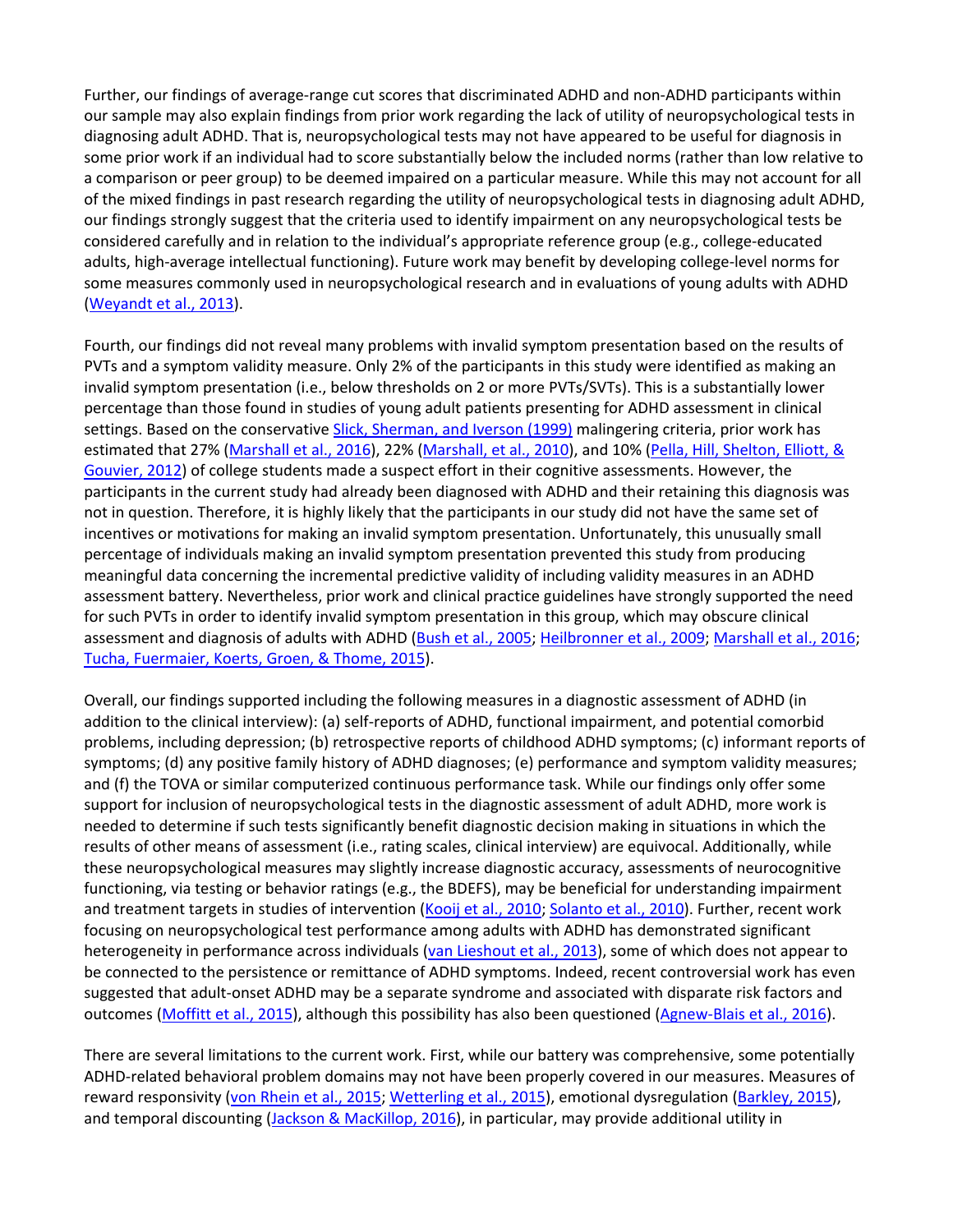distinguishing adults with and without ADHD. Second, the limited precision of cognitive processing speed measurement on some tasks may have limited their utility. Future work may benefit by incorporating computerized measures of several of these tasks to determine if improvement in cognitive processing speed measurement precision may enhance their usefulness in clinical assessment. For example, computerized working memory tests that include speed and accuracy measures might significantly increase the sensitivity of these tests to ADHD-related deficits [\(Alderson et al., 2013\)](https://0-web-b-ebscohost-com.libus.csd.mu.edu/ehost/detail/detail?vid=3&sid=ba31a4a0-7759-4744-8a4b-f3a61b5b9fee%40pdc-v-sessmgr01&bdata=JnNpdGU9ZWhvc3QtbGl2ZQ%3d%3d#c3).

This work was also limited by considering only one clinical comparison group (e.g., depression). Examination of the degree to which these measures may distinguish among those with ADHD and other common comorbidities in adulthood, particularly anxiety disorders, as well as the impact of comorbid ADHD and internalizing symptoms on multiple domains of cognitive functioning, will be essential to future research in this area. We also excluded many individuals with comorbid neurodevelopmental problems (e.g., learning disorders). While there is evidence of shared deficits among individuals with ADHD and learning disorders, and enhanced deficits among those with comorbid profiles, we elected to exclude individuals with learning disorders in the current study. This decision may have then actually contributed to an underestimation of group differences observed, given that these excluded individuals with comorbid profiles may have performed equally poor or worse on our test battery relative to those with ADHD alone. Additionally, the relative smaller size of the depressed group may limit the generalizability of our findings regarding distinctions (or lack thereof) in cognitive performance among adults with ADHD and those with depressive disorders.

Future work would also benefit by examining neuropsychological tests and symptom validity measures as predictors of ADHD diagnosis in particular cases in which traditional clinical interviews and rating scales have produced equivocal findings. That is, some of these measures may not have considerable utility in distinguishing those individuals at the extreme end of the symptomatology distributions (i.e., those with severe ADHD symptoms, those with no ADHD symptoms). However, they may be more useful in distinguishing among those in the middle portion of the symptom severity distribution, particularly given the arbitrary nature of diagnostic cut points. That is, the utility of neuropsychological tests in identifying ADHD may indeed vary as a function of symptom severity.

Lastly, our sample was limited to volunteer research participants who were predominately Caucasian and who had completed a college degree. These three factors (self-selection, ethnic homogeneity, higher education level) may limit the generalizability of our findings. It is also important to note that we implemented multiple measures of symptom and performance validity into our battery, in line with current concerns regarding adults feigning ADHD (see the December 2017 issue of *Psychological Assessment* including [Fuermaier et al., 2017;](https://0-web-b-ebscohost-com.libus.csd.mu.edu/ehost/detail/detail?vid=3&sid=ba31a4a0-7759-4744-8a4b-f3a61b5b9fee%40pdc-v-sessmgr01&bdata=JnNpdGU9ZWhvc3QtbGl2ZQ%3d%3d#c204) [Walls, Wallace, Brothers, & Berry, 2017\)](https://0-web-b-ebscohost-com.libus.csd.mu.edu/ehost/detail/detail?vid=3&sid=ba31a4a0-7759-4744-8a4b-f3a61b5b9fee%40pdc-v-sessmgr01&bdata=JnNpdGU9ZWhvc3QtbGl2ZQ%3d%3d#c208). However, our ADHD participants had already been diagnosed previously, which may be one reason that our validity measures revealed few participants with questionable performance. Even so, examination of symptom and performance validity remains of paramount concern in assessment of adult ADHD.

Overall, findings from the current study indicated that neuropsychological testing added incrementally in predicting ADHD diagnoses among young adults. However, effects were small and the utility of individual tests was modest in the absence of other assessment information. A diagnostic protocol that included self- and informant ratings of current and childhood symptoms, family history of ADHD, and performance on a continuous performance test had high classification accuracy and appeared to be the most efficient in diagnosing ADHD among adults. Future work should incorporate performance and validity assessments as well as determine the utility of this battery in predicting ADHD diagnosis and related impairments across the spectrum of ADHD symptom severity.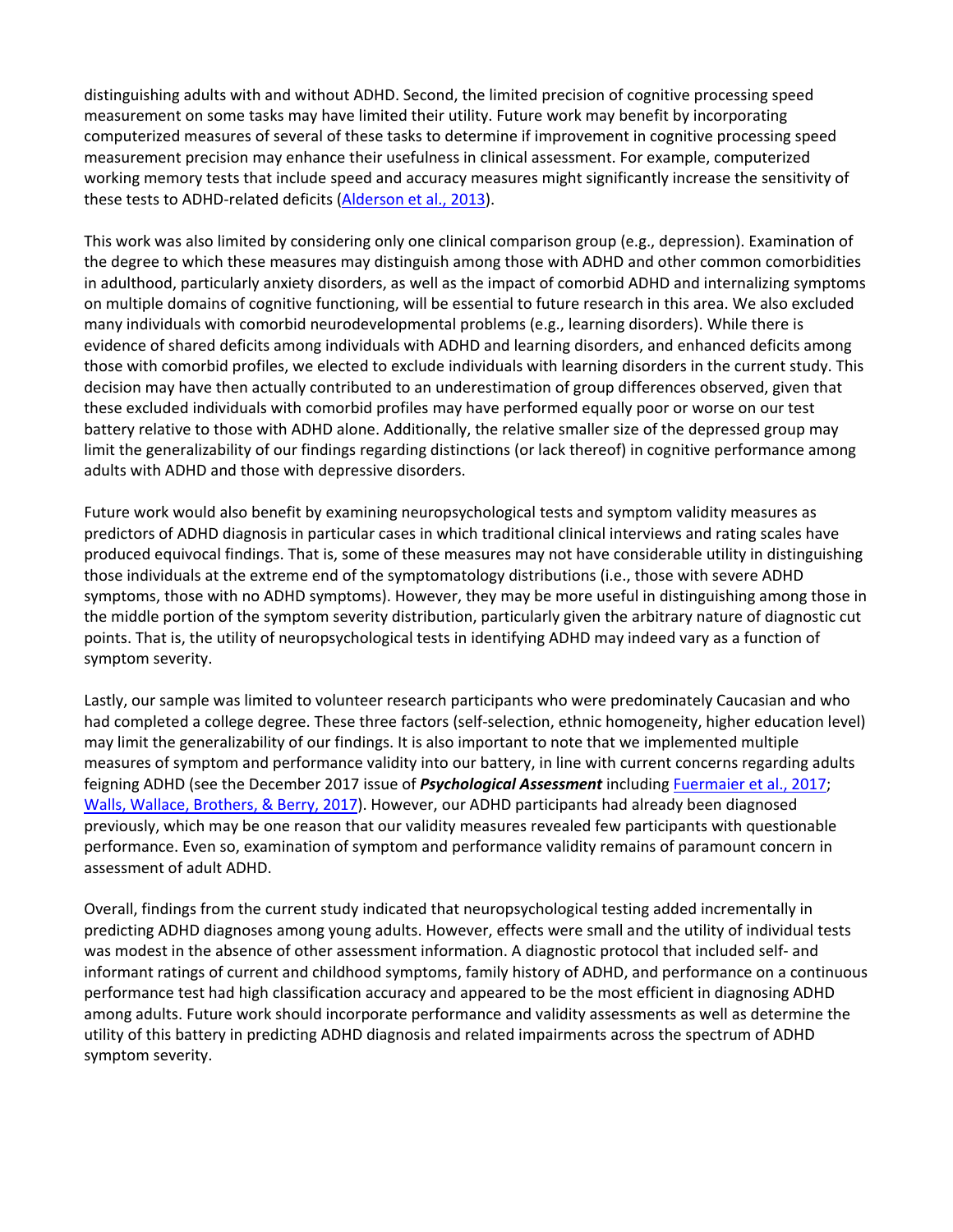#### References

- Advokat, C., Lane, S. M., & Luo, C. (2011). College students with and without ADHD: Comparison of self-report of medication usage, study habits, and academic achievement. *Journal of Attention Disorders*, *15*, 656–666. 10.1177/1087054710371168
- Agnew-Blais, J. C., Polanczyk, G. V., Danese, A., Wertz, J., Moffitt, T. E., & Arseneault, L. (2016). Evaluation of the persistence, remission, and emergence of attention-deficit/hyperactivity disorder in young adulthood. *Journal of the American Medical Association Psychiatry*, *73*, 713–720. 10.1001/jamapsychiatry.2016.0465
- Alderson, R. M., Kasper, L. J., Hudec, K. L., & Patros, C. H. G. (2013). Attention-deficit/hyperactivity disorder (ADHD) and working memory in adults: A meta-analytic review. *Neuropsychology*, *27*, 287–302. 10.1037/a0032371
- American Psychiatric Association. (2013). *Diagnostic and statistical manual of mental disorders* (5th ed.). Arlington, VA: Author.
- Arria, A. M., Caldeira, K. M., O'Grady, K. E., Vincent, K. B., Johnson, E. P., & Wish, E. D. (2008). Nonmedical use of prescription stimulants among college students: associations with attention-deficit–hyperactivity disorder and polydrug use. *Pharmacotherapy*, *28*, 156–169. 10.1592/phco.28.2.156
- Babikian, T., Boone, K. B., Lu, P., & Arnold, G. (2006). Sensitivity and specificity of various digit span scores in the detection of suspect effort. *The Clinical Neuropsychologist*, *20*, 145–159. 10.1080/13854040590947362
- Barkley, R. A. (2011a). *Barkley Adult ADHD Rating Scale (BAARS-IV)*. New York, NY: Guilford Press.
- Barkley, R. A. (2011b). *Barkley Deficits in Executive Function Scale (BDEFS)*. New York, NY: Guilford Press.
- Barkley, R. A. (2011c). *Barkley Functional Impairment Scale (BFIS)*. New York, NY: Guilford Press.
- Barkley, R. (2015). Emotional dysregulation is a core component of ADHD. In R.Barkley (Ed.), *Attention–deficit hyperactivity disorder: A handbook for diagnosis and treatment* (4th ed., pp. 81–115). New York, NY: Guilford Press.
- Barkley, R. A., Murphy, K. R., & Fischer, M. (2008). *ADHD in Adults: What the Science Says*. New York, NY: The Guilford Press.
- Beck, A. T., & Steer, R. A. (1993). *Beck Anxiety Inventory manual*. San Antonio, TX: Psychological Corporation.
- Beck, A. T., Steer, R. A., & Brown, G. K. (1996). *Manual for the Beck Depression Inventory-II*. San Antonio, TX: Psychological Corporation.
- Bell, A. S. (2011). A critical review of ADHD diagnostic criteria: What to address in the *DSM-V*. *Journal of Attention Disorders*, *15*, 3–10. 10.1177/1087054710365982
- Bledsoe, J. C., Xiao, D., Chaovalitwongse, A., Mehta, S., Grabowski, T. J., Semrud-Clikeman, M., . . .Breiger, D. (2016). Diagnostic classification of ADHD versus control. *Journal of Attention Disorders*. Advance online publication. 10.1177/1087054716649666
- Boone, K. B. (2009). The need for continuous and comprehensive sampling of effort/response bias during neuropsychological examinations. *The Clinical Neuropsychologist*, *23*, 729–741. 10.1080/13854040802427803
- Boone, K., Lu, P., & Herzberg, D. (2002a). *The b-test*. Los Angeles, CA: Western Psychological Services.
- Boone, K., Lu, P., & Herzberg, D. (2002b). *The Dot Counting Test*. Los Angeles, CA: Western Psychological Services.
- Boonstra, A. M., Oosterlaan, J., Sergeant, J. A., & Buitelaar, J. K. (2005). Executive functioning in adult ADHD: A meta-analytic review. *Psychological Medicine*, *35*, 1097–1108.
- Bracken, B., & Boatwright, B. (2005). *CAT-A. Clinical Assessment of Attention Deficit—Adult professional manual*. Lutz, FL: **Psychological Assessment** Resources.
- Bush, S. S., Ruff, R. M., Tröster, A. I., Barth, J. T., Koffler, S. P., Pliskin, N. H., . . .Silver, C. H. (2005). Symptom validity assessment: Practice issues and medical necessity NAN policy & planning committee. *Archives of Clinical Neuropsychology*, *20*, 419–426. 10.1016/j.acn.2005.02.002
- Delis, D., Kaplan, E., & Kramer, J. H. (2001). *Delis-Kaplan executive function system*. San Antonio, TX: The Psychological Corporation.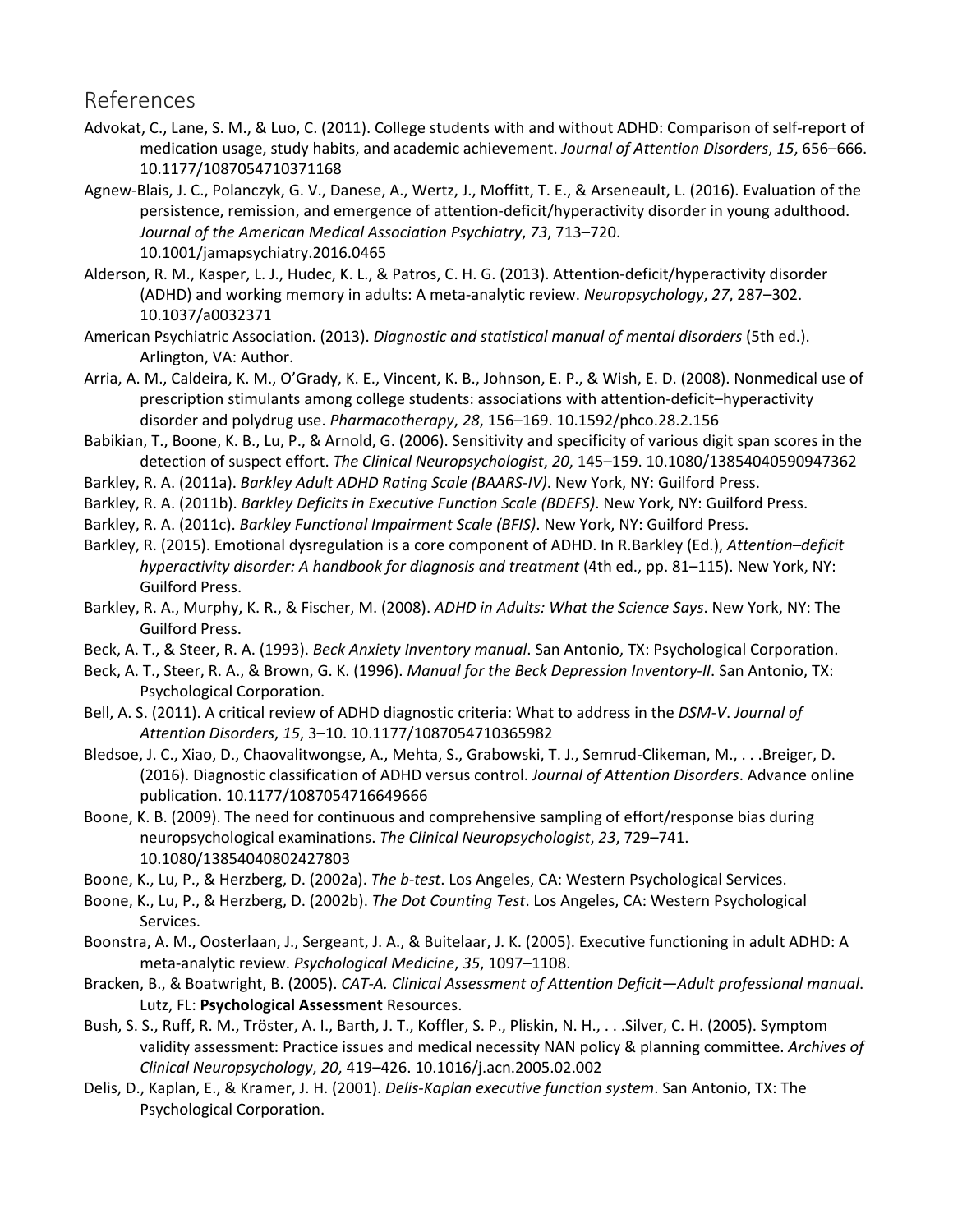- Delis, D., Kramer, J. H., Kaplan, E., & Ober, B. A. (2000). *California Verbal Learning Test* (2nd ed.). San Antonio, TX: The Psychological Corporation, Harcourt Assessment Company.
- Diehr, M. C., Cherner, M., Wolfson, T. J., Miller, S. W., Grant, I., Heaton, R. K., & the HIV Neurobehavioral Research Center. (2003). The 50- and 100-item short forms of the Paced Auditory Serial Addition Task (PASAT): Demographically corrected norms and comparisons with the full PASAT in normal and clinical samples. *Journal of Clinical and Experimental Neuropsychology*, *25*, 571–585. 10.1076/jcen.25.4.571.13876
- Doyle, A. E., Biederman, J., Seidman, L. J., Weber, W., & Faraone, S. V. (2000). Diagnostic efficiency of neuropsychological test scores for discriminating boys with and without attention deficit-hyperactivity disorder. *Journal of Consulting and Clinical Psychology*, *68*, 477–488. 10.1037/0022-006X.68.3.477
- Drake, M. B., Riccio, C. A., & Hale, N. S. (2017). Assessment of adult ADHD with college students. *Journal of Attention Disorders*, Advance online publication. 10.1177/1087054717698222
- DuPaul, G. J., Weyandt, L. L., O'Dell, S. M., & Varejao, M. (2009). College students with ADHD: Current status and future directions. *Journal of Attention Disorders*, *13*, 234–250. 10.1177/1087054709340650
- Dvorsky, M. R., Langberg, J. M., Molitor, S. J., & Bourchtein, E. (2016). Clinical utility and predictive validity of parent and college student symptom ratings in predicting an ADHD diagnosis. *Journal of Clinical Psychology*, *72*, 401–418. 10.1002/jclp.22268
- Epstein, J. N., Kelleher, K. J., Baum, R., Brinkman, W. B., Peugh, J., Gardner, W., . . .Langberg, J. (2014). Variability in ADHD care in community-based pediatrics. *Pediatrics*, *134*, 1136–1143. 10.1542/peds.2014-1500
- Fair, D. A., Bathula, D., Nikolas, M. A., & Nigg, J. T. (2012). Distinct neuropsychological subgroups in typically developing youth inform heterogeneity in children with ADHD. *Proceedings of the National Academy of Sciences of the United States of America*, *109*, 6769–6774. 10.1073/pnas.1115365109
- Frazier, T. W., Demaree, H. A., & Youngstrom, E. A. (2004). Meta-analysis of intellectual and neuropsychological test performance in attention-deficit/hyperactivity disorder. *Neuropsychology*, *18*, 543–555. 10.1037/0894-4105.18.3.543
- Fuermaier, A. B. M., Tucha, O., Koerts, J., Lange, K. W., Weisbrod, M., Aschenbrenner, S., & Tucha, L. (2017). Noncredible cognitive performance at clinical evaluation of adult ADHD: An embedded validity indicator in a visuospatial working memory test. *Psychological Assessment*, *29*, 1466–1479. 10.1037/pas0000534
- Green, P. (2003). *The Word Memory Test*. Seattle, WA: Green's.
- Greenberg, L., Kindschi, C., Dupuy, T., & Corman, C. (1996). *Test of Variables of Attention*. Los Alamitos, CA: Universal Attention Disorders.
- Grodzinsky, G. M., & Barkley, R. A. (1999). Predictive power of frontal lobe tests in the diagnosis of attention deficit hyperactivity disorder. *Clinical Neuropsychologist*, *13*, 12–21. 10.1076/clin.13.1.12.1983
- Heilbronner, R. L., Sweet, J. J., Morgan, J. E., Larrabee, G. J., & Millis, S. R., & Conference Participants. (2009). American Academy of Clinical Neuropsychology Consensus Conference Statement on the neuropsychological assessment of effort, response bias, and malingering. *The Clinical Neuropsychologist*, *23*, 1093–1129. 10.1080/13854040903155063
- Hervey, A. S., Epstein, J. N., & Curry, J. F. (2004). Neuropsychology of adults with attention-deficit/hyperactivity disorder: A meta-analytic review. *Neuropsychology*, *18*, 485–503. 10.1037/0894-4105.18.3.485
- Hinshaw, S. P., & Sheffler, R. M. (2014). *The ADHD explosion: Myths, medication, money and today's push for performance*. New York, NY: Oxford University Press.
- Jackson, J. N. S., & MacKillop, J. (2016). Attention-deficit/hyperactivity disorder and monetary delay discounting: A meta-analysis of case-control studies. *Biological Psychiatry: Cognitive Neuroscience and Neuroimaging*, *1*, 316–325.
- Johansen, M. E., Matic, K., & McAlearney, A. S. (2015). Attention deficit hyperactivity disorder medication use among teens and young adults. *Journal of Adolescent Health*, *57*, 192–197. 10.1016/j.jadohealth.2015.04.009
- Kessler, R. C., Adler, L., Barkley, R., Biederman, J., Conners, C. K., Demler, O., . . .Zaslavsky, A. M. (2006). The prevalence and correlates of adult ADHD in the United States: Results from the National Comorbidity Survey Replication. *The American Journal of Psychiatry*, *163*, 716–723. 10.1176/ajp.2006.163.4.716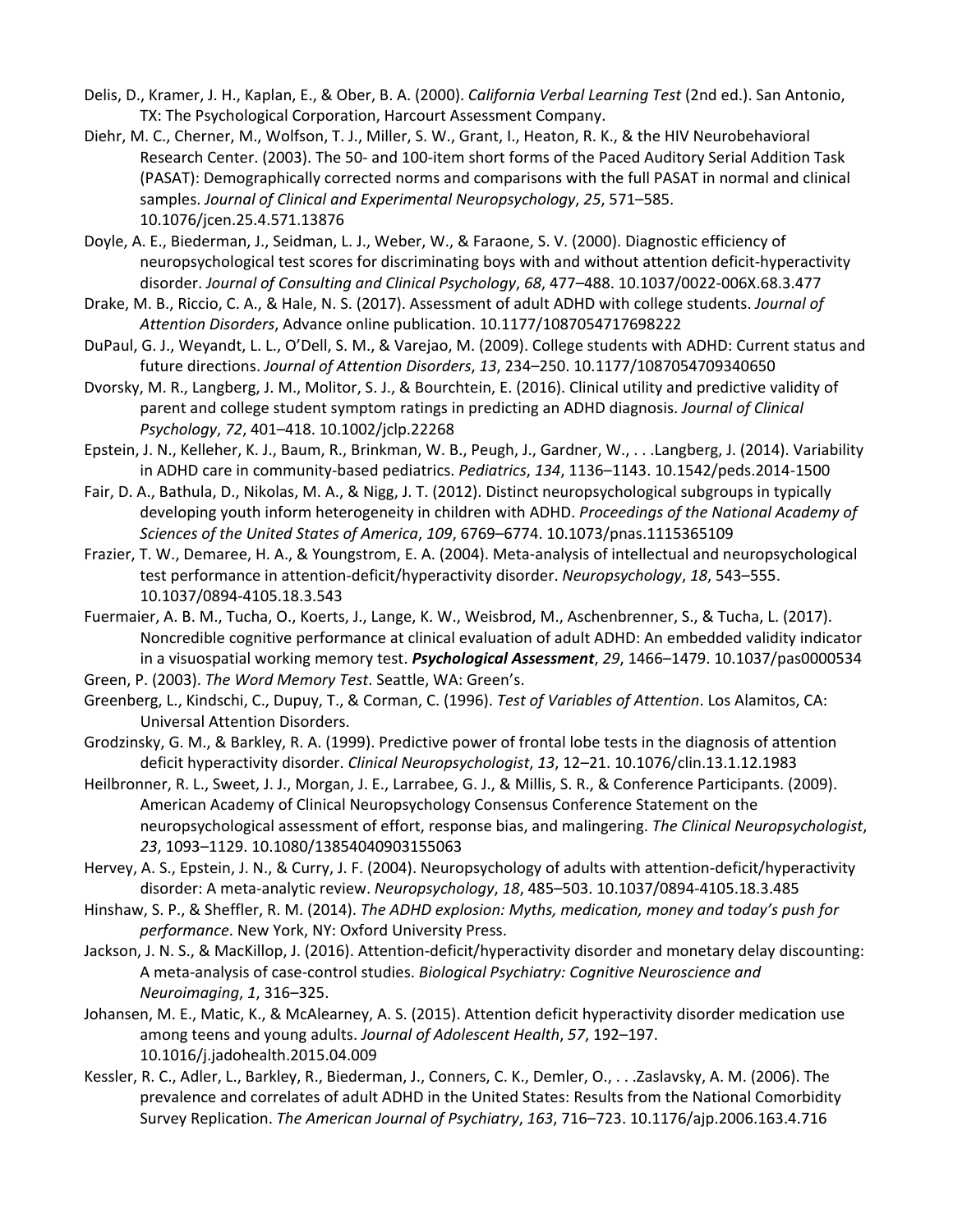- Kessler, R. C., Adler, L. A., Barkley, R., Biederman, J., Conners, C. K., Faraone, S. V., . . .Zaslavsky, A. M. (2005). Patterns and predictors of attention-deficit/hyperactivity disorder persistence into adulthood: Results from the national comorbidity survey replication. *Biological Psychiatry*, *57*, 1442–1451. 10.1016/j.biopsych.2005.04.001
- Kessler, R. C., Green, J. G., Adler, L. A., Barkley, R. A., Chatterji, S., Faraone, S. V., . . .Van Brunt, D. L. (2010). Structure and diagnosis of adult attention-deficit/hyperactivity disorder: Analysis of expanded symptom criteria from the Adult ADHD Clinical Diagnostic Scale. *Archives of General Psychiatry*, *67*, 1168–1178. 10.1001/archgenpsychiatry.2010.146
- Kieling, C., Kieling, R. R., Rohde, L. A., Frick, P. J., Moffitt, T., Nigg, J. T., . . .Castellanos, F. X. (2010). The age at onset of attention deficit hyperactivity disorder. *The American Journal of Psychiatry*, *167*, 14–16. 10.1176/appi.ajp.2009.09060796
- Kooij, S. J. J., Bejerot, S., Blackwell, A., Caci, H., Casas-Brugué, M., Carpentier, P. J., . . .Asherson, P. (2010). European consensus statement on diagnosis and treatment of adult ADHD: The European Network Adult ADHD. *BMC Psychiatry*, *10*, 67. 10.1186/1471-244X-10-67
- Lovejoy, D. W., Ball, J. D., Keats, M., Stutts, M. L., Spain, E. H., Janda, L., & Janusz, J. (1999). Neuropsychological performance of adults with attention deficit hyperactivity disorder (ADHD): Diagnostic classification estimates for measures of frontal lobe/executive functioning. *Journal of the International Neuropsychological Society*, *5*, 222–233. 10.1017/S1355617799533055
- Mannuzza, S., Klein, R. G., Klein, D. F., Bessler, A., & Shrout, P. (2002). Accuracy of adult recall of childhood attention deficit hyperactivity disorder. *The American Journal of Psychiatry*, *159*, 1882–1888. 10.1176/appi.ajp.159.11.1882
- Marshall, P. S., Hoelzle, J. B., Heyerdahl, D., & Nelson, N. W. (2016). The impact of failing to identify suspect effort in patients undergoing adult attention-deficit/hyperactivity disorder (ADHD) assessment. *Psychological Assessment*, *28*, 1290–1302. 10.1037/pas0000247
- Marshall, P., Schroeder, R., O'Brien, J., Fischer, R., Ries, A., Blesi, B., & Barker, J. (2010). Effectiveness of symptom validity measures in identifying cognitive and behavioral symptom exaggeration in adult attention deficit hyperactivity disorder. *The Clinical Neuropsychologist*, *24*, 1204–1237. 10.1080/13854046.2010.514290
- Matte, B., Anselmi, L., Salum, G. A., Kieling, C., Gonçalves, H., Menezes, A., . . .Rohde, L. A. (2015). ADHD in *DSM– 5*: A field trial in a large, representative sample of 18- to 19-year-old adults. *Psychological Medicine*, *45*, 361–373. 10.1017/S0033291714001470
- Milioni, A. L. V., Chaim, T. M., Cavallet, M., de Oliveira, N. M., Annes, M., Dos Santos, B., . . .Cunha, P. J. (2017). High IQ may "mask" the diagnosis of ADHD by compensating for deficits in executive functions in treatment-naïve adults with ADHD. *Journal of Attention Disorders*, *21*, 455–464. 10.1177/1087054714554933
- Moffitt, T. E., Houts, R., Asherson, P., Belsky, D. W., Corcoran, D. L., Hammerle, M., . . .Caspi, A. (2015). Is adult ADHD a childhood-onset neurodevelopmental disorder? Evidence from a four-decade longitudinal cohort study. *The American Journal of Psychiatry*, *172*, 967–977. 10.1176/appi.ajp.2015.14101266
- Mostert, J. C., Hoogman, M., Onnink, A. M. H., van Rooij, D., von Rhein, D., van Hulzen, K. J. E., . . .Franke, B. (2018). Similar subgroups based on cognitive performance parse heterogeneity in adults with ADHD and healthy controls. *Journal of Attention Disorders*, *22*, 281–292. 10.1177/1087054715602332
- Mostert, J. C., Onnink, A. M. H., Klein, M., Dammers, J., Harneit, A., Schulten, T., . . .Hoogman, M. (2015). Cognitive heterogeneity in adult attention deficit/hyperactivity disorder: A systematic analysis of neuropsychological measurements. *European Neuropsychopharmacology*, *25*, 2062–2074. 10.1016/j.euroneuro.2015.08.010
- Musso, M. W., & Gouvier, W. D. (2014). "Why is this so hard?" A review of detection of malingered ADHD in college students. *Journal of Attention Disorders*, *18*, 186–201. 10.1177/1087054712441970
- Nelson, J. M., Whipple, B., Lindstrom, W., & Foels, P. A. (2014). How is ADHD assessed and documented? Examination of psychological reports submitted to determine eligibility for postsecondary disability. *Journal of Attention Disorders*. Advance online publication. 10.1177/1087054714561860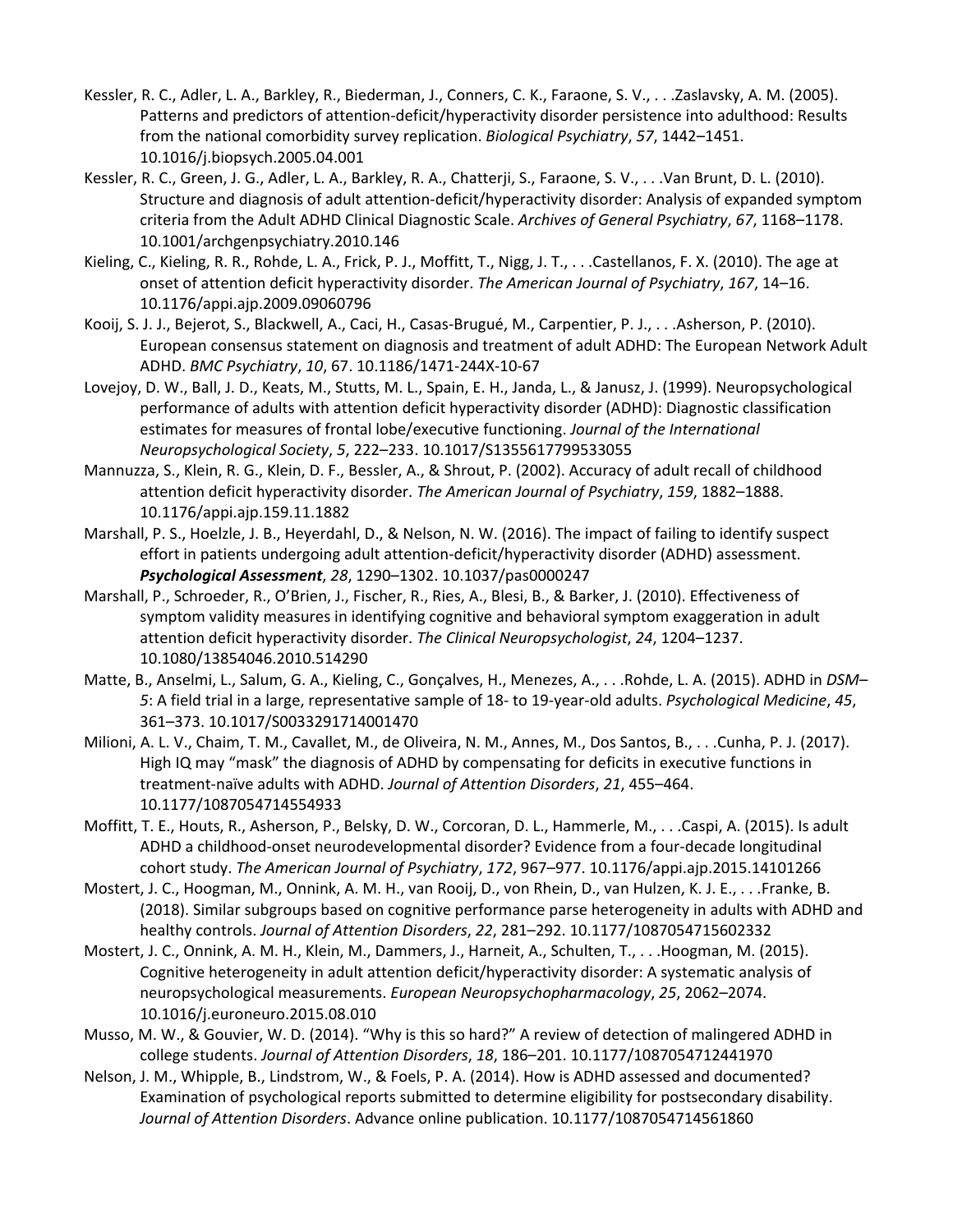- Nikolas, M. A., & Burt, S. A. (2010). Genetic and environmental influences on ADHD symptom dimensions of inattention and hyperactivity: A meta-analysis. *Journal of Abnormal Psychology*, *119*, 1–17. 10.1037/a0018010
- Paris, J., Bhat, V., & Thombs, B. (2015). Is adult attention-deficit hyperactivity disorder being overdiagnosed?*The Canadian Journal of Psychiatry/La Revue canadienne de psychiatrie*, *60*, 324–328. 10.1177/070674371506000705
- Pella, R. D., Hill, B. D., Shelton, J. T., Elliott, E., & Gouvier, W. D. (2012). Evaluation of embedded malingering indices in a non-litigating clinical sample using control, clinical, and derived groups. *Archives of Clinical Neuropsychology*, *27*, 45–57. 10.1093/arclin/acr090
- Perugini, E. M., Harvey, E. A., Lovejoy, D. W., Sandstrom, K., & Webb, A. H. (2000). The predictive power of combined neuropsychological measures for attention-deficit/hyperactivity disorder in children. *Child Neuropsychology*, *6*, 101–114. 10.1076/chin.6.2.101.7059
- Prevatt, F., Dehili, V., Taylor, N., & Marshall, D. (2015). Anxiety in college students with ADHD: Relationship to cognitive functioning. *Journal of Attention Disorders*, *19*, 222–230. 10.1177/1087054712457037
- Ramsey, J. (2015). **Psychological assessment** of adults with ADHD. In R.Barkley (Ed.), *Attention-deficit hyperactivity disorder—A handbook for diagnosis and treatment* (4th ed., pp. 475–500). New York, NY: Guilford Press.
- Rapport, L. J., Van Voorhis, A., Tzelepis, A., & Friedman, S. R. (2001). Executive functioning in adult attentiondeficit hyperactivity disorder. *The Clinical Neuropsychologist*, *15*, 479–491. 10.1076/clin.15.4.479.1878
- Renoux, C., Shin, J.-Y., Dell'Aniello, S., Fergusson, E., & Suissa, S. (2016). Prescribing trends of attention-deficit hyperactivity disorder (ADHD) medications in U. K. primary care, 1995–2015. *British Journal of Clinical Pharmacology*, *82*, 858–868. 10.1111/bcp.13000
- Root, J. C., Robbins, R. N., Chang, L., & Van Gorp, W. G. (2006). Detection of inadequate effort on the California Verbal Learning Test-2nd ed.: Forced choice recognition and critical item analysis. *Journal of the International Neuropsychological Society*, *12*, 688–696. 10.1017/S1355617706060838
- Salomone, S., Fleming, G. R., Bramham, J., O'Connell, R. G., & Robertson, I. H. (2016). Neuropsychological deficits in adult ADHD: Evidence for differential attentional impairments, deficient executive functions, and high self-reported functional impairments. *Journal of Attention Disorders*. Advance online publication. 10.1177/1087054715623045
- Salthouse, T. (1994). The aging of working memory. *Neuropsychology*, *8*, 535–543. 10.1037/0894-4105.8.4.535
- Schroeder, R. W., & Marshall, P. S. (2010). Validation of the sentence repetition test as a measure of suspect effort. *The Clinical Neuropsychologist*, *24*, 326–343. 10.1080/13854040903369441
- Sibley, M. H., Coxe, S., & Molina, B. S. G. (2017). Refining diagnostic procedures for adults with symptoms of ADHD. *Assessment*, *24*, 290–296. 10.1177/1073191116676890
- Slick, D. J., Sherman, E. M., & Iverson, G. L. (1999). Diagnostic criteria for malingered neurocognitive dysfunction: proposed standards for clinical practice and research. *The Clinical Neuropsychologist*, *13*, 545–561. 10.1076/1385-4046(199911)13:04;1-Y;FT545
- Solanto, M. V., Marks, D. J., Wasserstein, J., Mitchell, K., Abikoff, H., Alvir, J. M. J., & Kofman, M. D. (2010). Efficacy of meta-cognitive therapy for adult ADHD. *The American Journal of Psychiatry*, *167*, 958–968. 10.1176/appi.ajp.2009.09081123
- Spencer, T. J., Biederman, J., & Mick, E. (2007). Attention-deficit/hyperactivity disorder: Diagnosis, lifespan, comorbidities, and neurobiology. *Journal of Pediatric Psychology*, *32*, 631–642. 10.1093/jpepsy/jsm005
- Strauss, E., Sherman, E. M., & Spreen, O. (2006). *A compendium of neuropsychological tests: Administration, norms, and commentary*. New York, NY: Oxford University Press.
- Tucha, L., Fuermaier, A. B. M., Koerts, J., Groen, Y., & Thome, J. (2015). Detection of feigned attention deficit hyperactivity disorder. *Journal of Neural Transmission*, *122*(Suppl. 1), S123–134. 10.1007/s00702-014- 1274-3
- van Lieshout, M., Luman, M., Buitelaar, J., Rommelse, N. N. J., & Oosterlaan, J. (2013). Does neurocognitive functioning predict future or persistence of ADHD? A systematic review. *Clinical Psychology Review*, *33*, 539–560. 10.1016/j.cpr.2013.02.003